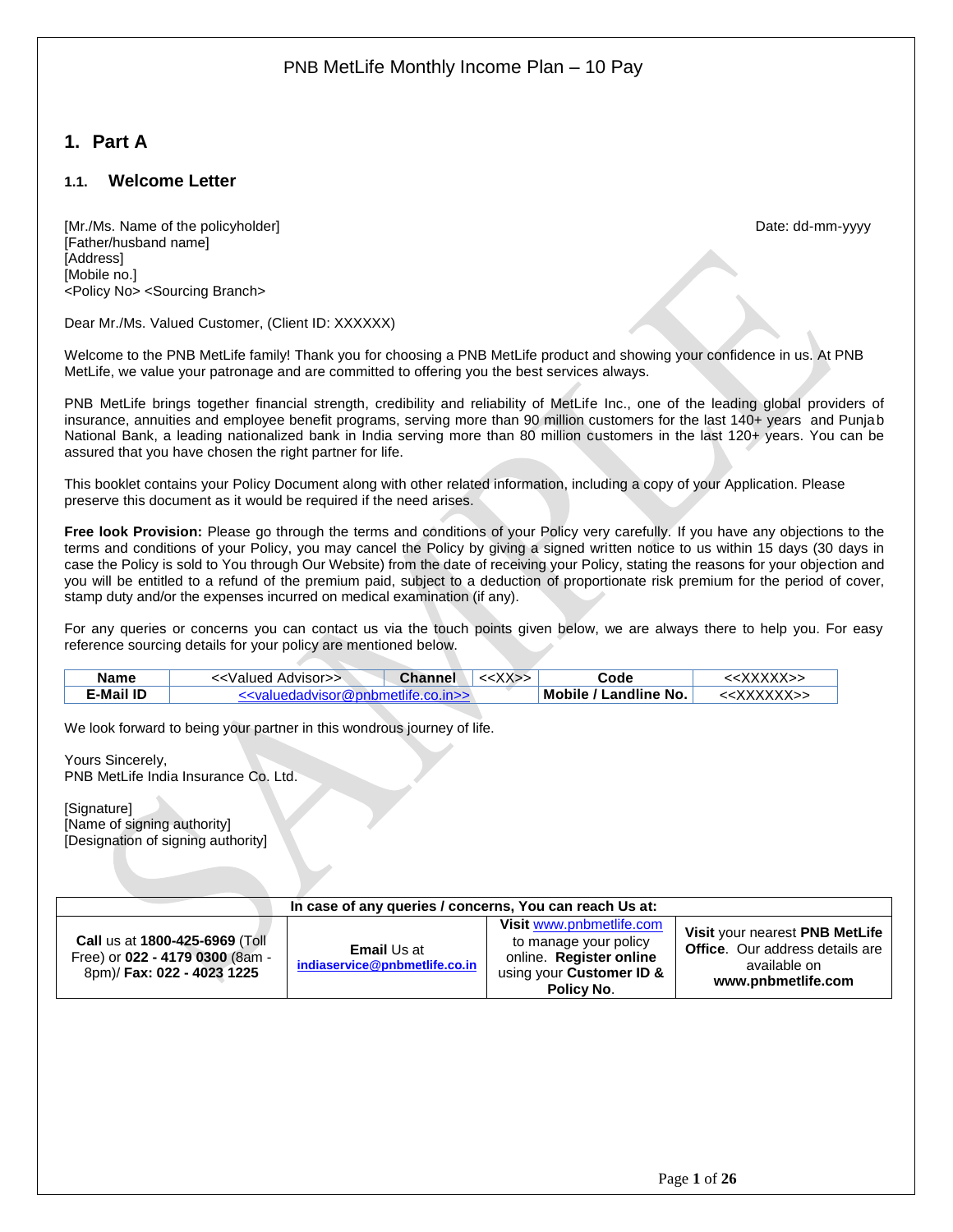### <span id="page-1-0"></span>**1.2. Policy Preamble**

### **PNB MetLife Monthly Income Plan – 10 Pay Non-linked, Participating Endowment Life Insurance Plan**

This is a contract of insurance between You and PNB MetLife India Insurance Company Limited. This contract of insurance has been effected on receipt of the premium deposit and is based on the details in the Application received together with the other information, documentation and declarations received from You for effecting a life insurance contract on the life of the person named in the Policy Schedule below.

We agree to pay the benefits under this Policy on the occurrence of the insured event described in Part C of this Policy, subject to the terms and conditions of the Policy.

On examination of the Policy, if You notice any mistake or error, please return the Policy document to Us in order that We may rectify the mistake/error.

Signed by and on behalf of PNB MetLife India Insurance Company Limited

[Signature] [Name of signing authority] [Designation of signing authority]

### <span id="page-1-1"></span>**1.3. Policy Schedule**

| Name of the Plan   | PNB MetLife Monthly Income Plan - 10 Pay                     |
|--------------------|--------------------------------------------------------------|
| Nature of the Plan | [A Non-linked, Participating, Endowment Life Insurance Plan] |
| UIN                | 117N082V03                                                   |

| $\sim$<br>$\ddot{\phantom{1}}$ | 201203<br>-опс | -01          |  |
|--------------------------------|----------------|--------------|--|
| number                         | י ה            | <i>issue</i> |  |
|                                |                |              |  |

### **1. Details of the Policyholder and Insured**

| Name of the Policyholder |                   |     |        |
|--------------------------|-------------------|-----|--------|
|                          |                   |     | Gender |
| Name of the Insured      |                   |     |        |
| Proof of identification  |                   |     | Gender |
| Date of birth of Insured |                   |     |        |
| Whether Age admitted     | <yes no=""></yes> | Age |        |

### **2. Policy Benefits**

| Basic Sum Assured                           | $Rs. \leq$                                  |
|---------------------------------------------|---------------------------------------------|
| Death Benefit option                        | Lump sum Payout / Guaranteed Monthly Income |
| <b>Guaranteed Monthly Regular</b><br>Income | $Rs. \leq$                                  |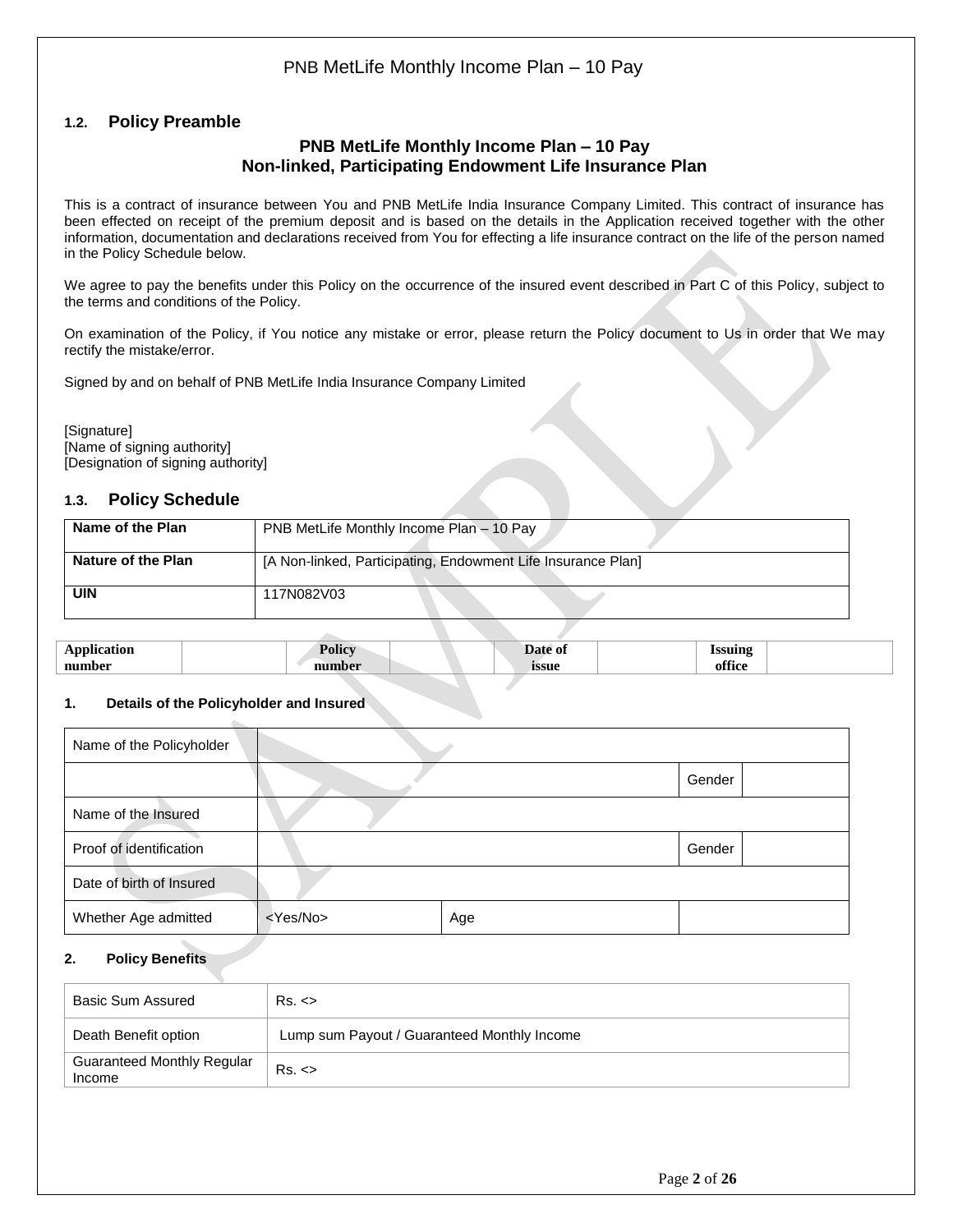| Factor        |           |
|---------------|-----------|
| Rider details | <b>NA</b> |

### **3. Policy Details**

| Date of Inception of the Policy     |       |  |  |
|-------------------------------------|-------|--|--|
| Date of Commencement of<br>the risk |       |  |  |
| <b>Maturity Date</b>                |       |  |  |
| Policy Term                         |       |  |  |
| Policy currency                     |       |  |  |
| <b>Annualized Premium</b>           | Rs. < |  |  |

### **4. Details of Agent/Intermediary**

| Name           |  |
|----------------|--|
|                |  |
| License number |  |
|                |  |
| Phone number   |  |
|                |  |
| Address        |  |
|                |  |
| Email address  |  |
|                |  |

### **5. Premium Details**

| <b>Annualized Premium</b>  |       |
|----------------------------|-------|
| <b>Modal Premium</b>       | Rs. < |
|                            |       |
| Goods & Services Tax/cess  |       |
| <b>Total Modal Premium</b> | Rs. < |
| amount*                    |       |
| <b>Premium Frequency</b>   |       |
|                            |       |
| Premium due date           |       |
|                            |       |
| Last due date of premium   |       |
|                            |       |
| Premium Payment Term       |       |
|                            |       |

**\*** Includes Goods & Services Tax at prevailing rates. You will be responsible to pay any new or additional tax/levy or any changed amount of Goods & Services Tax/ cess being made applicable/ imposed on the premium(s) by competent authority.

| <sup>1</sup> Special provisions/options (if any) |  |
|--------------------------------------------------|--|
|                                                  |  |

### **6. Nominee details**

| Name(s) of the Nominee | <b>Relationship</b> | \ %<br>Share(s) |
|------------------------|---------------------|-----------------|
|                        |                     |                 |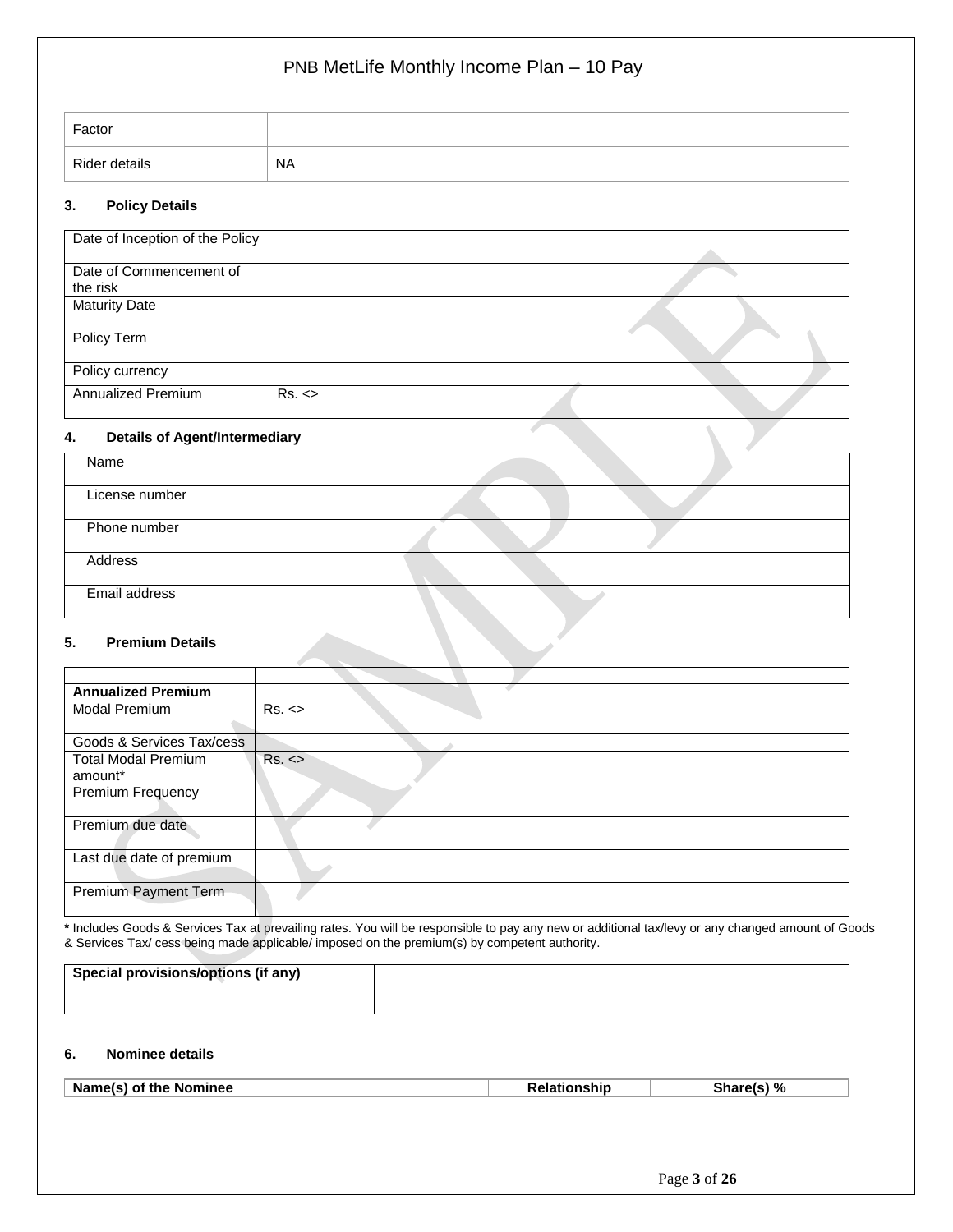| $\sim$ |  |
|--------|--|

### **7. Appointee details (Only in case Nominee is less than 18 years of Age)**

| Appointee name |  |  |
|----------------|--|--|
|                |  |  |
|                |  |  |

### **8. E-Policy document**

Your soft copy of policy document is available in the customer portal. You can access through [www.pnbmetlife.com](http://www.pnbmetlife.com/) > **Customer login** > **Provide user ID and password** (for existing customer), else click **New User** (for new customer)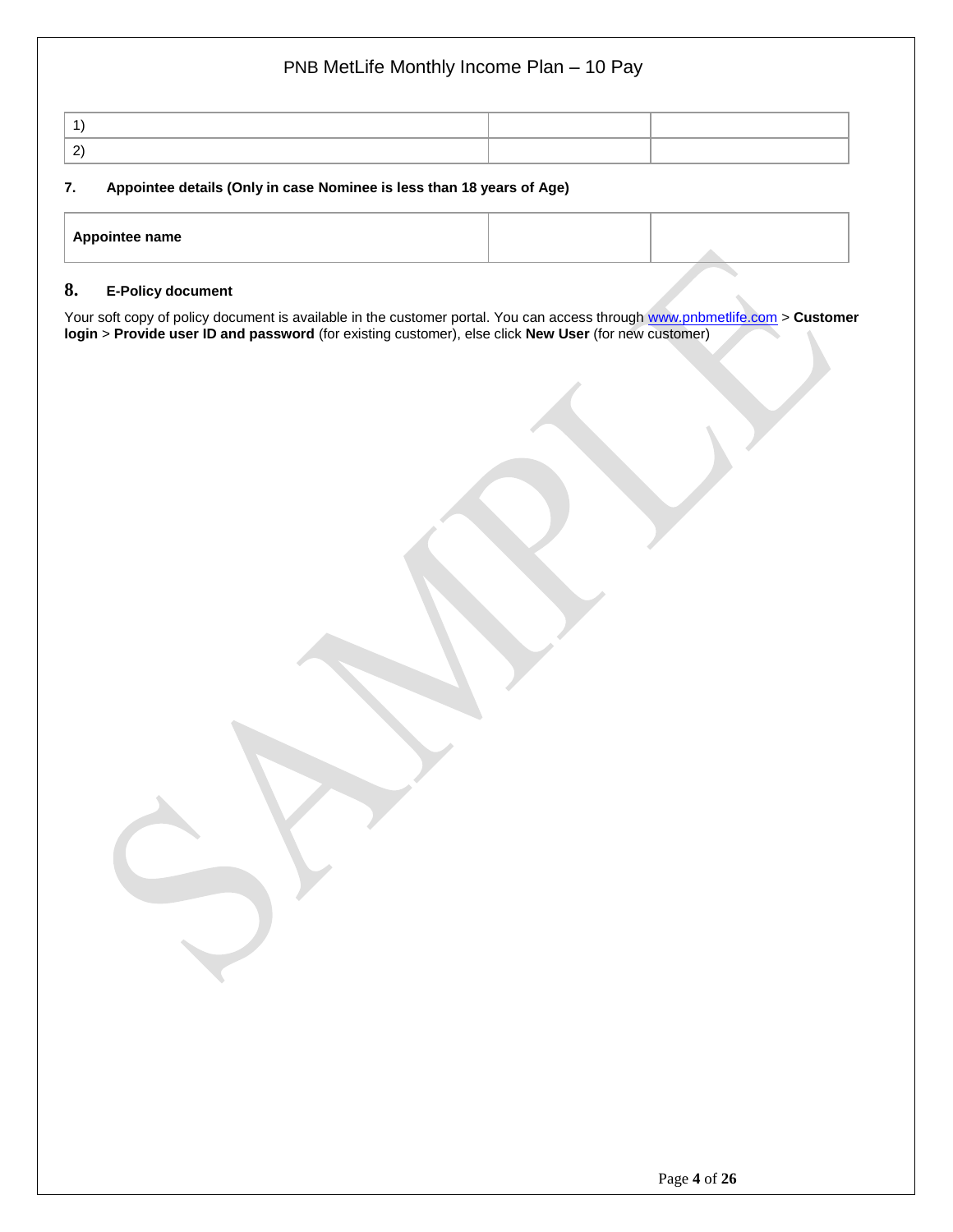## **Key Feature Document**

### **Key Benefits**

| <b>Plan options</b>               | The Policy Term is 10 years. The premium is payable throughout the Term of the Policy or till death,<br>whichever happens earlier<br>The Policyholder chooses the Monthly Income at inception through the Proposal Form based on which the<br>Premium payable is calculated. The Monthly Income is payable during the Benefit Payout Period of 15                                                       |
|-----------------------------------|---------------------------------------------------------------------------------------------------------------------------------------------------------------------------------------------------------------------------------------------------------------------------------------------------------------------------------------------------------------------------------------------------------|
|                                   | years (180 months) upon claim under the Policy                                                                                                                                                                                                                                                                                                                                                          |
| <b>Maturity</b><br><b>Benefit</b> | The Maturity Sum Assured is 135 times the chosen Monthly Income. The factor 135 represents the annuity<br>certain value for 180 months at an effective rate of interest of 4.25% per annum                                                                                                                                                                                                              |
| Death<br><b>Benefit</b>           | The Death Sum Assured is<br>Higher of {10 times the Annualised Premium, Base Sum Assured, Maturity Sum Assured}<br>The Policyholder participates in the profits of the Company through Simple Reversionary Bonus and<br>Terminal Bonus provided all due premiums have been paid and the Policy is kept in-force. These bonuses<br>are not guaranteed and purely depend on the experience of the Company |

### **Key Product Conditions**

| <b>Boundary conditions</b>  |                         |  |  |  |  |  |
|-----------------------------|-------------------------|--|--|--|--|--|
| <b>Premium Payment Term</b> | 10 Years                |  |  |  |  |  |
| Min. Age at entry*          | 18 Years                |  |  |  |  |  |
| Max. Age at entry*          | 55 Years                |  |  |  |  |  |
| Max. age at maturity*       | 65 Years                |  |  |  |  |  |
| Policy Term                 | 10 Years                |  |  |  |  |  |
| Min. Monthly Income         | Rs. 1,500               |  |  |  |  |  |
| Max. Monthly Income         | Rs.100,000              |  |  |  |  |  |
| Min. Annualized Premium     | Rs.23,280               |  |  |  |  |  |
| Max Annualized Premium      | Rs.18,20,000            |  |  |  |  |  |
| Base Sum Assured            | Annualized Premium x 11 |  |  |  |  |  |
| *Age Last Birthday          |                         |  |  |  |  |  |
|                             |                         |  |  |  |  |  |

### **Key Service Features**

| <b>Nomination</b>           | Nomination shall be allowed as per the provisions of Section 39 of the Insurance Act, 1938 as<br>amended from time to time.                                           |
|-----------------------------|-----------------------------------------------------------------------------------------------------------------------------------------------------------------------|
| <b>Assignment</b>           | Assignment shall be allowed under this policy as per the provisions of Section 38 of the<br>Insurance Act, 1938 as amended from time to time.                         |
| <b>Premium Payment</b>      | Premium payment can be made by cash, cheque, credit card, ECS, online payment, demand<br>draft, and direct debit or any other mode as prescribed by the IRDA of India |
| <b>Customer Service No.</b> | 1800 425 6969 (Toll-free) or 022-4179 0300 (8am-8pm)                                                                                                                  |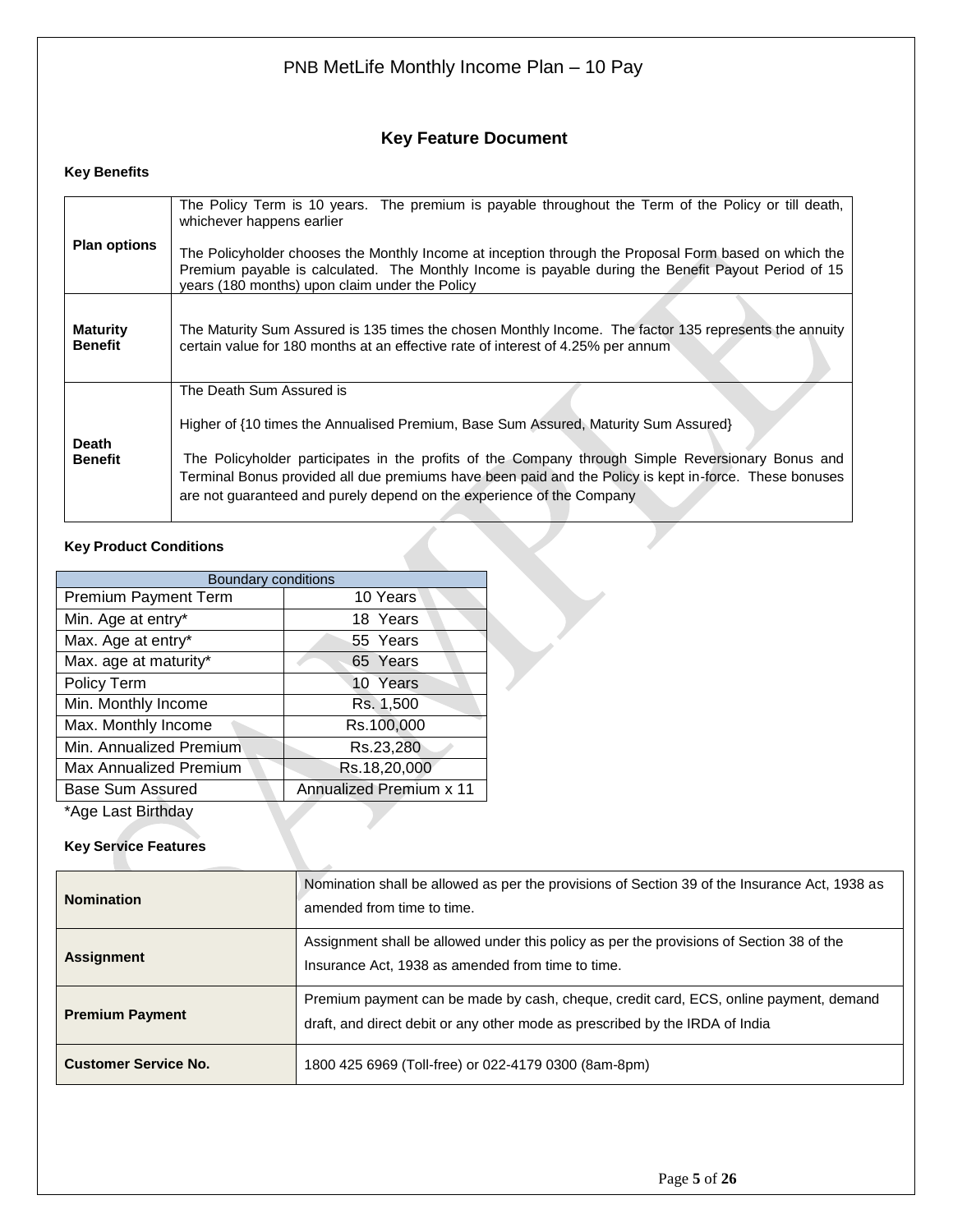|                                      | Visit us www.pnbmetlife.com                      |
|--------------------------------------|--------------------------------------------------|
|                                      | Email us: indiaservice@pnbmetlife.co.in          |
|                                      | Write to us:                                     |
|                                      | <b>PNB MetLife India Insurance Co. Ltd.</b>      |
| <b>Grievance Redressal Mechanism</b> | Unit No. 101, First Floor, Techniplex I,         |
|                                      | Techniplex Complex, Off Veer Savarkar Flyover,   |
|                                      | S.V. Road, Goregaon (West),                      |
|                                      | Mumbai - 400 062, Maharashtra.                   |
|                                      | 022 - 4179 0300 (8am -8pm)/ Fax: 022 - 4023 1225 |

For detailed benefits, please refer to policy terms and conditions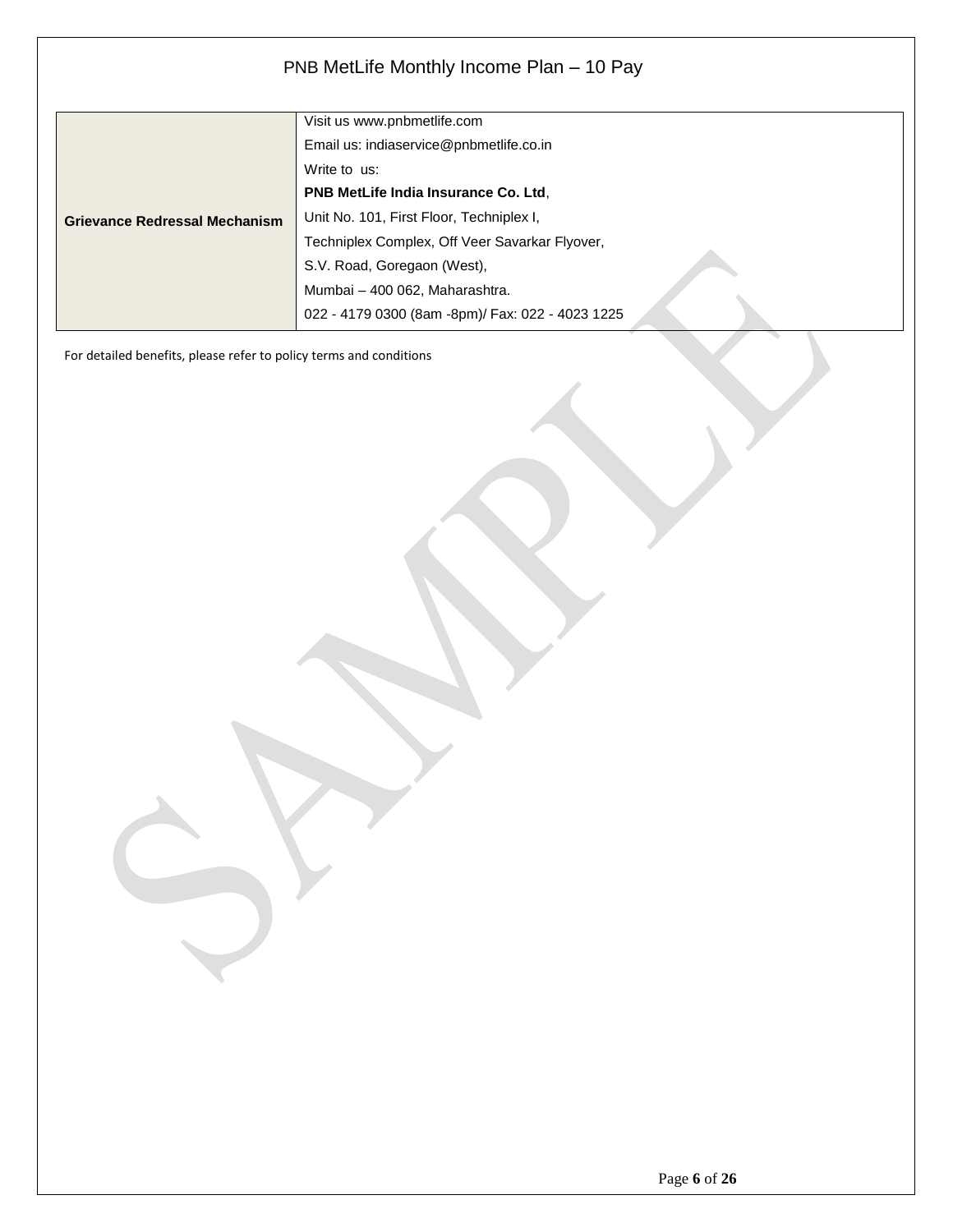## **Table of Content**

| 2.                                                                                                     |  |
|--------------------------------------------------------------------------------------------------------|--|
| $3_{-}$                                                                                                |  |
|                                                                                                        |  |
|                                                                                                        |  |
| 3.2.1.                                                                                                 |  |
| 3.2.2.                                                                                                 |  |
| 3.2.3.                                                                                                 |  |
| 3.2.4.                                                                                                 |  |
|                                                                                                        |  |
| 3.3.1.                                                                                                 |  |
| 3.3.2.                                                                                                 |  |
| 3.3.3.                                                                                                 |  |
| 3.3.4.                                                                                                 |  |
| 3.3.5.                                                                                                 |  |
| 4.                                                                                                     |  |
| 41                                                                                                     |  |
| 5.                                                                                                     |  |
| 6.                                                                                                     |  |
| 6.1                                                                                                    |  |
| 6.2                                                                                                    |  |
| 6.3                                                                                                    |  |
| 6.4                                                                                                    |  |
| 6.6                                                                                                    |  |
| 6.7                                                                                                    |  |
| 6.8                                                                                                    |  |
| 6.9                                                                                                    |  |
|                                                                                                        |  |
| 7.                                                                                                     |  |
|                                                                                                        |  |
|                                                                                                        |  |
|                                                                                                        |  |
| Section 45, Policy shall not be called in question on the ground of mis-statement after three years 25 |  |
|                                                                                                        |  |
|                                                                                                        |  |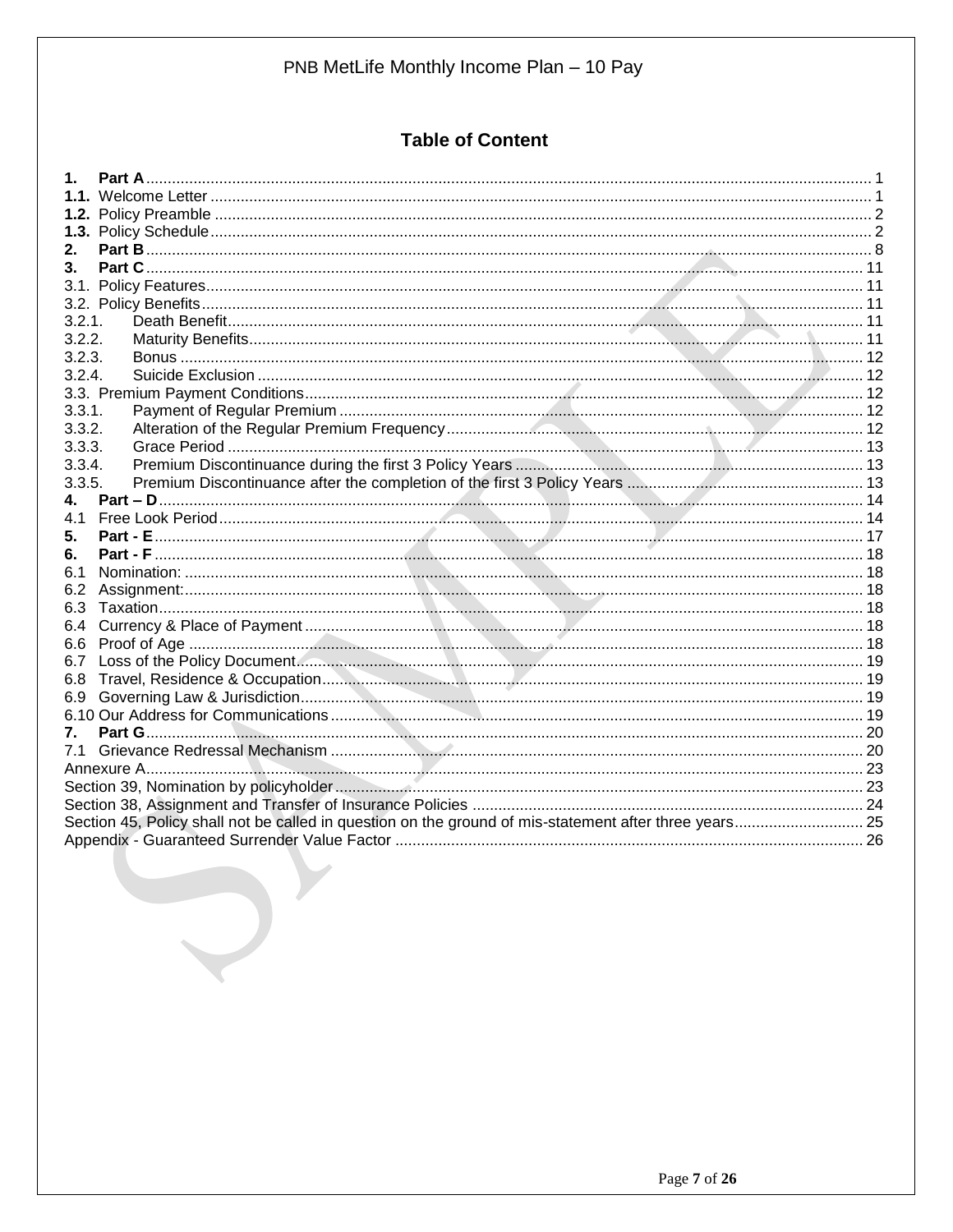## <span id="page-7-0"></span>**2. Part B**

### **2.1. Definitions applicable to your policy**

The words or terms below that appear in this **Policy** in initial capitals and **bold** type will have the specific meaning given to them below. These defined words or terms will, where appropriate to the context, be read so that the singular includes the plural, and the masculine includes the feminine.

- **1. Age** means age of the **Insured** as of his last birthday and is as shown in the **Schedule**.
- **2. Annualized Premium** means the amount stated in the **Schedule** which is equal to one full year's **Regular Premium** less loading, if any, charged by **Us**.
- **3. Application** means the proposal form and any other information given to **Us** to decide whether and on what terms to issue this **Policy**.
- **4. Appointee** means the person named in the **Schedule** to receive payment under this **Policy,** if the **Nominee** is a minor at the time payment becomes due under this **Policy.**
- **5. Basic Sum Assured** means the absolute amount which is assured to be paid on the death of the Life Assured and is equal 11 times the Annualised Premium..
- **6. Date of Commencement of Risk** means the date on which the risk under the **Policy** comes into effect and is as specified in the **Schedule**.
- **7. Date of Inception of the Policy** means the date on which this **Policy** is issued after **We** have accepted the risk under the **Application.** The **Date of Issue** is shown in the **Schedule**.
- **8. Date of commencement of the Policy** is the same of the **Date of Inception of the Policy.**
- **9. Death Sum Assured** means the highest of 10 times the **Annualized Premium** or **Basic Sum Assured** or **Maturity Sum Assured**.
- **10. Factor** means the factor specified in the **Schedule.**
- **11. Financial Year** means the twelve month period between April and March of each calendar year**.**
- **12. Grace Period** means a period of 15 days from the premium due date if the **Regular Premium** is payable monthly and 30 days for all other frequencies for payment of **Regular Premium**. The **Policy** shall continue to be in force with the insurance cover during the **Grace Period**.
- **13. Guaranteed Monthly Regular Income** means the amount of benefit payable during the **Payout Period** and is as specified in the **Schedule.** This is the amount chosen by **You** at inception and is payable on every **Monthly Anniversary Date** during the **Payout Period**, subject to the terms and conditions of this **Policy.**
- **14. Guaranteed Surrender Value** means the minimum guaranteed amount of cash value of the **Policy** payable in the event that the **Policy** is surrendered, provided that the **Regular Premium** of this **Policy** has been paid for at least three consecutive years. The **Guaranteed Surrender Value**, when allowable under the **Policy**, is at least equal to the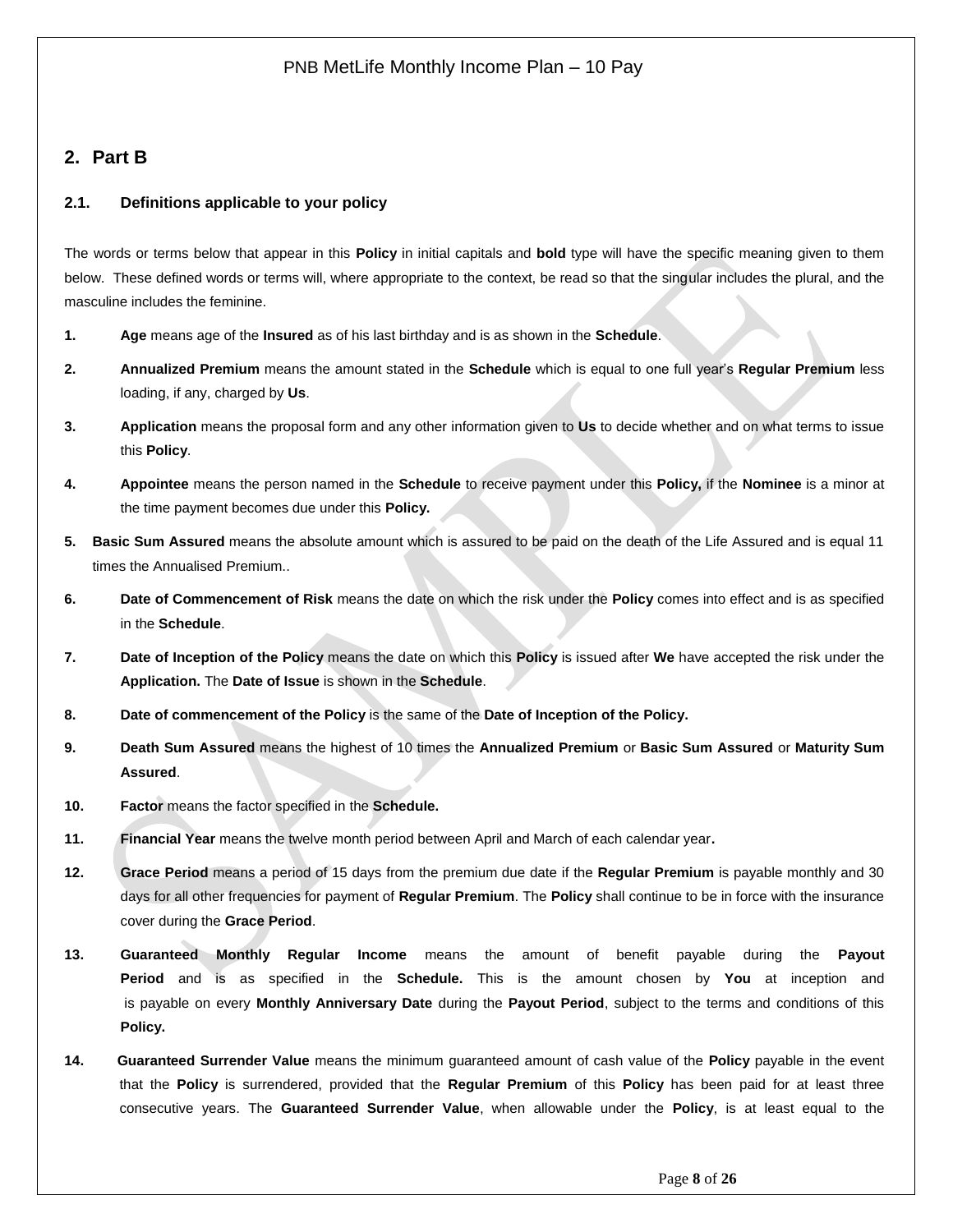percentage, as set out in **Part D,** of the total amount of **Regular Premiums** paid for the **Basic Sum Assured** excluding all extra premiums paid on account of adverse health condition or occupation of the **Insured** and taxes**,** if any and also includes the cash value of the accrued **Simple Reversionary Bonus.**

- **15. Insured** means the person insured as named in the **Schedule.**
- **16. IRDA of India** means the Insurance Regulatory and Development Authority of India.
- **17. Level Monthly Income** means the amount of monthly benefit payable in the event of death of the **Insured** during the **Payout Period**.
- **18. Maturity Date** means the expiry date of this **Policy** as shown in the **Schedule.**
- **19. Maturity Sum Assured** means the amount of life insurance cover available on the **Maturity Date** for the purpose of determining the Death Benefit and is arrived at by multiplying the **Guaranteed Monthly Regular Income** with the **Factor.**
- **20. Nominee** means the person named in the **Schedule** who has been nominated by **You** to receive the benefits under the **Policy.**
- **21. Payout Period** means the period commencing from the **Monthly Anniversary Date** that immediately succeeds the **Maturity Date** or the date of death of the **Insured,** whichever is earlier, and concluding on the date of settlement of the last **Guaranteed Monthly Regular Income** under the **Policy**, which shall be at the end of 15 years from the date of the first **Guaranteed Monthly Regular Income** payment.
- **22. Policy** means this contract of insurance, as evidenced by the **Policy Document**.
- **23. Policy Document** means this document, any endorsements issued by **Us**, the **Schedule**, the Annexures and the **Application**.
- **24. Policy Anniversary** means the period of one year from the **Date of Commencement of Risk** and every date falling one year thereafter, till the **Maturity Date.**
- **25. Policy Term** means the period commencing on the **Date of Commencement of Risk** and concluding on the **Maturity Date**.
- **26. Policy Year** means a period of twelve consecutive calendar months from the **Date of Commencement of Risk.**
- **27. Premium Payment Term** means the period specified in the **Schedule** for which **Regular Premium** must be paid.
- **28. Reduced Paid-Up Value** means the value that is calculated as follows:

{**Maturity Sum Assured** multiplied by the ratio of number of **Regular Premiums** received and number of **Regular Premiums** payable during the **Premium Payment Term)**} together with the accrued **Simple Reversionary Bonuses**.

- **29. Regular Premium** means the regular payments to be made by **You**, to keep the **Policy** in force, in accordance with the frequency of payment chosen by **You** and is the amount as specified in the **Schedule**.
- **30. Revival Period** means a period of 2 consecutive years from the date of discontinuance of the **Policy** due to non payment of **Regular Premium**, during which **You** are entitled to revive the **Policy.**
- **31. Rider** means the rider terms and conditions that are attached to and form a part of the **Policy**. The **Schedule** will specify if any **Riders** are available and in force under the **Policy**.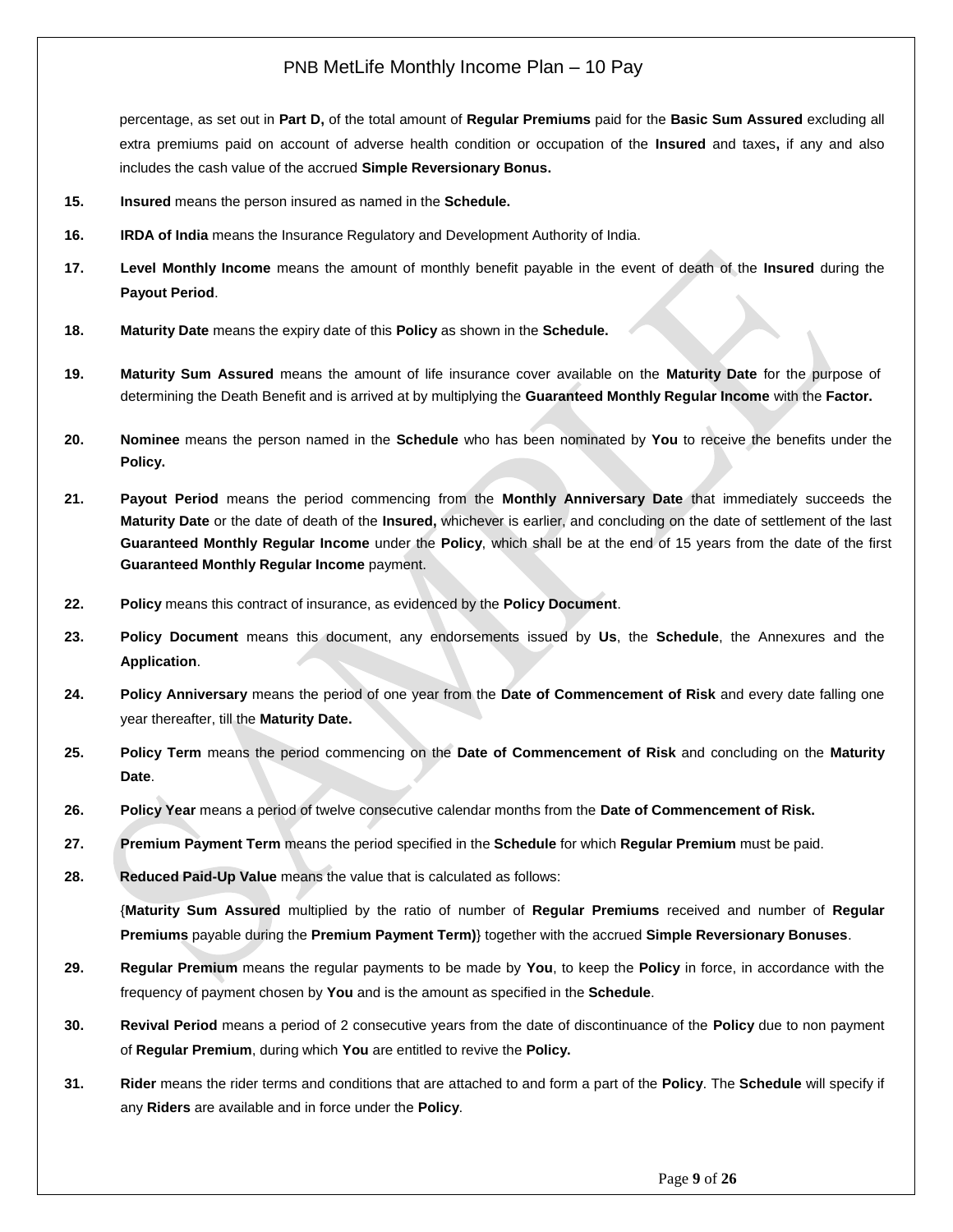- **32. Schedule** means the policy schedule set out above that **We** have issued, along with any Annexure, tables or endorsements attached to it from time to time.
- **33. Simple Reversionary Bonus** means the amount, if any, calculated in accordance with **Part C** which is payable in accordance with the terms of the **Policy**.
- **34. Special Surrender Value** means the amount calculated in accordance with **Part D**.
- **35. Surrender Value** means the amount that is calculated in accordance with **Part D**.
- **36. Terminal Bonus** means the amount, if any, calculated in accordance with **Part C** which is payable in accordance with the terms of the **Policy**.
- **37. We**, **Us**, or **Our** means PNB MetLife India Insurance Company Limited.
- **38. You** or **Your** means the **Policyholder** as named in the **Schedule.**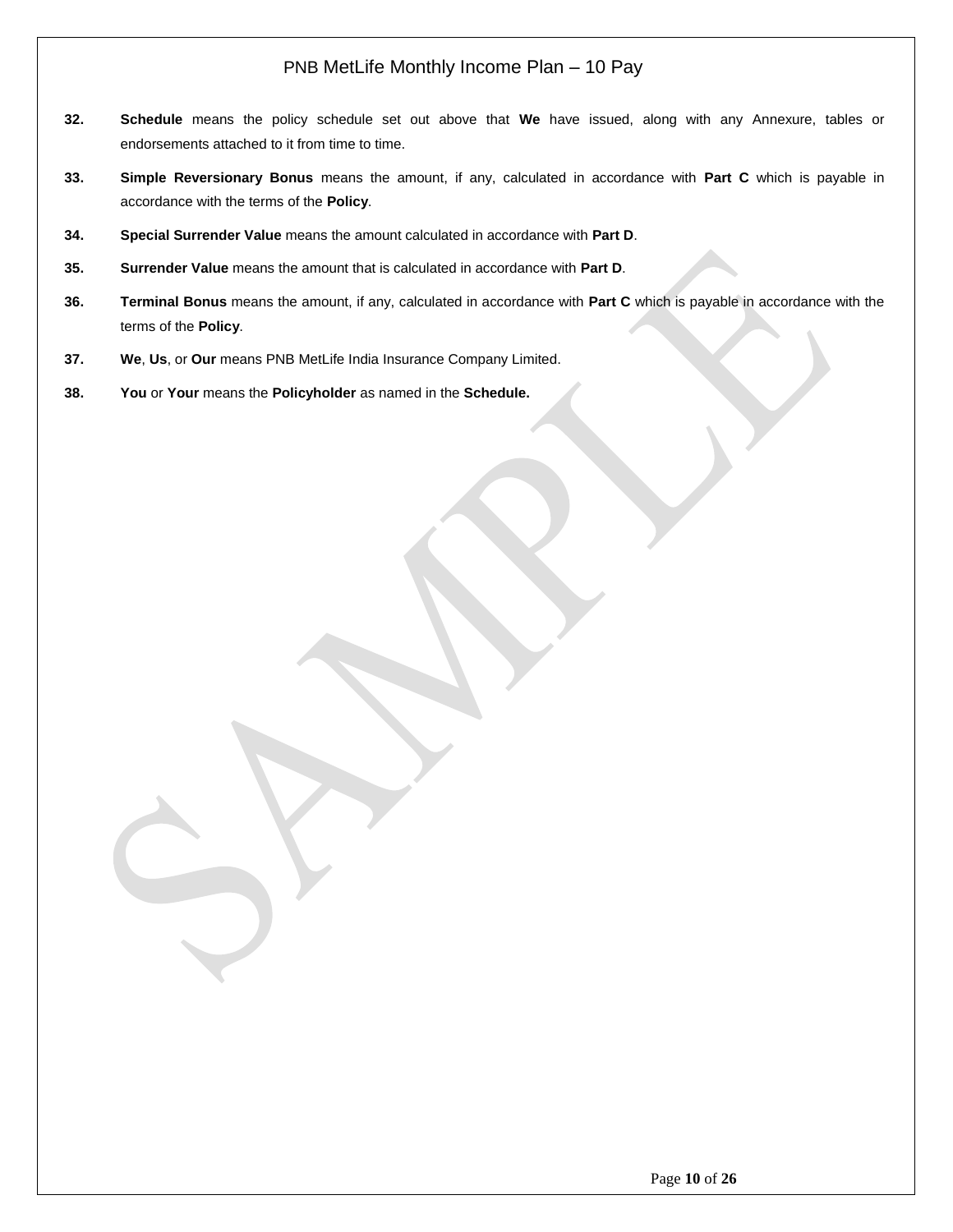### <span id="page-10-0"></span>**3. Part C**

### <span id="page-10-1"></span>**Policy Features, Benefits & Premium Payment Conditions**

#### **3.1. Policy Features**

PNB MetLife Monthly Income Plan – 10 Pay is the name of the product offered by Us. It is a non-linked traditional, regular premium, deferred- participating endowment plan. This plan offers the benefits listed below. The benefits will be payable subject to the terms and conditions of this **Policy**, including the Premium Payment Conditions set out below.

#### <span id="page-10-2"></span>**3.2. Policy Benefits**

#### <span id="page-10-3"></span>**3.2.1. Death Benefit**

Upon the **Insured's** death when the **Policy** is in full force and effect, **We** will pay the **Nominee** the following Death Benefit:

- (1) In the event of a lump sum option being chosen, higher of **Death Sum Assured** together with the accrued **Simple Reversionary Bonus** and **Terminal Bonus** declared by **Us**, if any; or 105% of all **Regular Premium**s received.
- (2) In the event of a monthly income option being chosen, the Death Benefit amount as determined above shall be divided by the **Factor** to arrive at the **Level Monthly Income** payable during the **Payout Period.**

After the date of death of the **Insured,** the **Policy** shall not be eligible to participate in the **Simple Reversionary Bonuses** and **Terminal Bonus** declared by **Us**, if any, and the payment of **Regular Premiums** shall cease.

#### <span id="page-10-4"></span>**3.2.2. Maturity Benefits**

If the **Insured** is alive and the **Policy** is in effect for the full **Basic Sum Assured** on the **Maturity Date**, a Maturity Benefit comprising of two parts shall be payable. The first part shall comprise of a lump sum payment consisting the total of the **Simple Reversionary Bonus** and **Terminal Bonus** (if any), which is payable on the **Maturity Date** and the second part shall comprise of the chosen **Guaranteed Monthly Regular Income** which is payable for the duration of the **Payout Period,** commencing from the expiry of one month after the **Maturity Date**.

You have the option to enhance the **Guaranteed Monthly Regular Income** by converting the accrued **Simple Reversionary Bonus** and **Terminal Bonus** into level monthly amounts, by writing to **Us** at least 90 days before the **Maturity Date** in the format prescribed by **Us.** In such an event, the total amount of accrued **Simple Reversionary Bonus** and **Terminal Bonus** will be divided by the **Factor** and the amounts as arrived at will added to the **Guaranteed Monthly Regular Income.**

Any amount payable as explained above shall be payable to **You** and if **You** are not alive on the date payment becomes due, then **We** shall make payment to the **Nominee**. If the **Nominee** is not alive when the payment becomes due, **We** will make payment to **Your** legal heir(s).

The **Guaranteed Monthly Regular Income** payments would cease upon payment of the last monthly income.

In the event of **Your** death or upon the **Nominee's** death, as applicable, during the **Payout Period**, the balance **Level Monthly Income** will be made to **Your** legal heir(s).

Apart from the amounts specified above, no other amount, including the Death Benefit, is payable after the **Maturity Date**.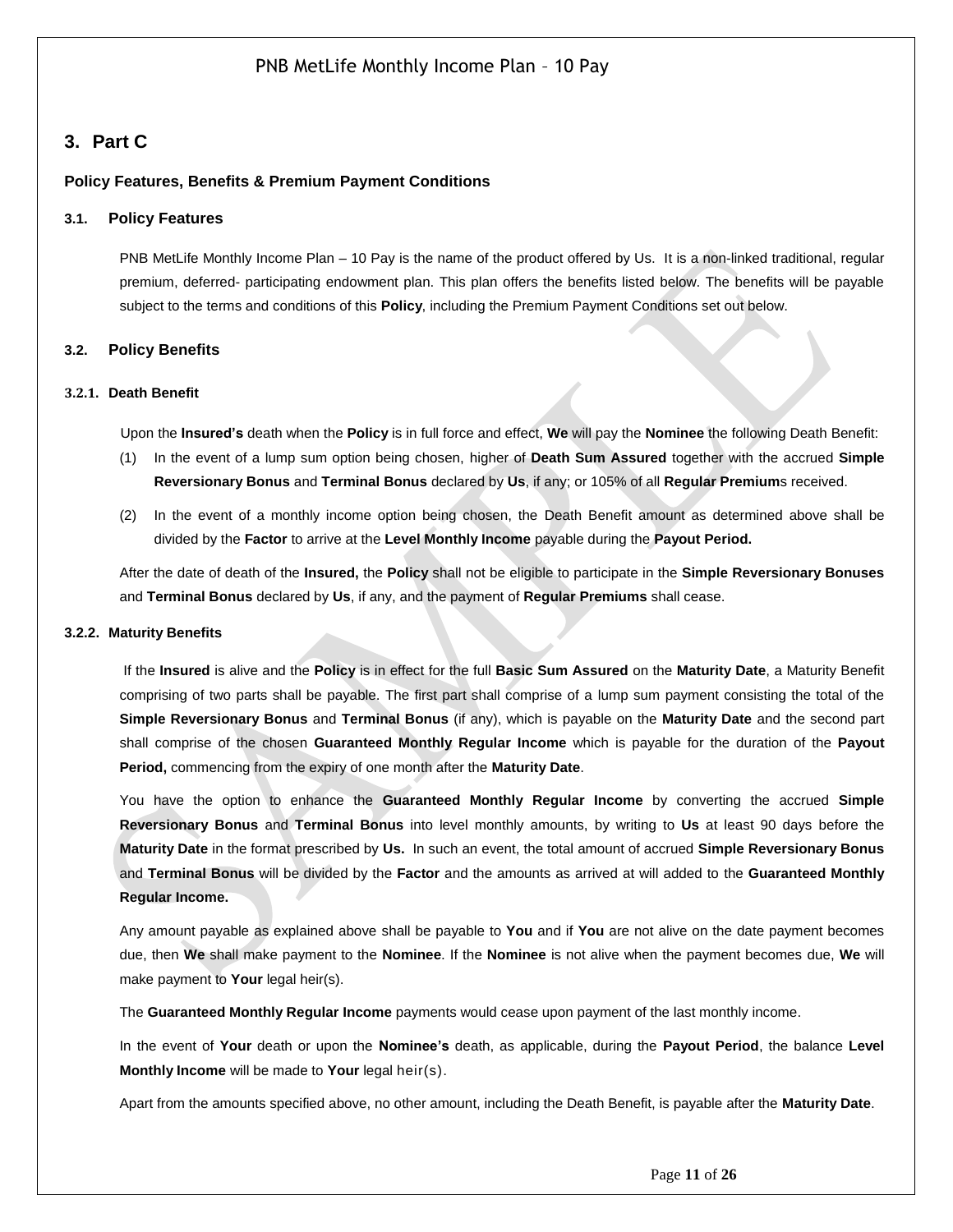#### <span id="page-11-0"></span>**3.2.3. Bonus**

The following 2 bonuses may be declared by **Us** under this **Policy** in **Our** sole and absolute discretion. None of these bonuses are guaranteed and declaration will depend on **Our** actual experience.

#### **(i) Simple Reversionary Bonus**

- a. The **Policy** will be eligible for any **Simple Reversionary Bonus** declared by **Us**, only after the completion of the first 3 **Policy Years** and subject to the **Policy** being in force (other than as a **Policy** on which the **Reduced Paid-Up Value** has become applicable in accordance with this **Part C**). At the end of each **Financial Year We** may declare a rate of **Simple Reversionary Bonus** expressed as a percentage of the **Basic Sum Assured**. **Simple Reversionary Bonus**, once declared, shall vest in the **Policy** and will be credited on each **Policy Anniversary** occurring immediately after the declaration of **Simple Reversionary Bonus** provided all **Regular Premiums** until the date of accrual have been paid. The **Simple Reversionary Bonus** shall be paid along with either of the Death Benefit, Surrender or Maturity Benefit, whichever is applicable. Once the **Simple Reversionary Bonus** has been declared, it will be guaranteed and stands attached with the Policy.
- b. The **Simple Reversionary Bonus** will not accrue to the **Policy** after a death claim has been settled or for lapsed policies or during the **Payout Period**.

#### **(ii) Terminal Bonus**

- a. Depending on **Our** experience, **We** may also declare a **Terminal Bonus,** starting from the end of the 5th **Policy Year. Terminal Bonus** is payable at the time of the **Insured's** death or as on the **Maturity Date** provided all **Regular Premiums** have been received till the date of the **Insured's** death or the **Maturity Date**.
- b. The **Terminal Bonus** will be expressed as a percentage of the accrued **Simple Reversionary Bonus**.

#### <span id="page-11-1"></span>**3.2.4. Suicide Exclusion**

If the **Insured's** death is due to suicide (whether sane or insane at the time of suicide) within one year from the **Date of Inception of the Policy**, **Our** liability to make payment under the **Policy** will be limited only to refunding 80% of the total **Regular Premium** received under the **Policy**. **We** shall not be liable to pay any interest on this amount.

If the **Insured's** death is due to suicide (whether sane or insane at the time of suicide) within one year from the date of the last revival of the **Policy**, **Our** liability to make payment under the **Policy** will be only limited to the higher of the **Surrender Value** or 80% of the total **Regular Premium** received under the **Policy** till the date of death provided the Policy is in force. **We** shall not be liable to pay any interest on this amount.

### <span id="page-11-2"></span>**3.3. Premium Payment Conditions**

<span id="page-11-3"></span>3.3.1. Payment of Regular Premium

**You** must pay the **Regular Premium** on or before its due date specified in the **Schedule**. **Regular Premium** is due for the entire **Premium Payment Term**. All taxes, cess, surcharge and other levies, whether existing now or introduced in the future, will be levied, as and when applicable, on the **Regular Premiums** to be paid by **You.**

#### <span id="page-11-4"></span>3.3.2. Alteration of the Regular Premium Frequency

**You** may change the frequency of **Regular Premium** payments provided that **You** give **Us** a written request and make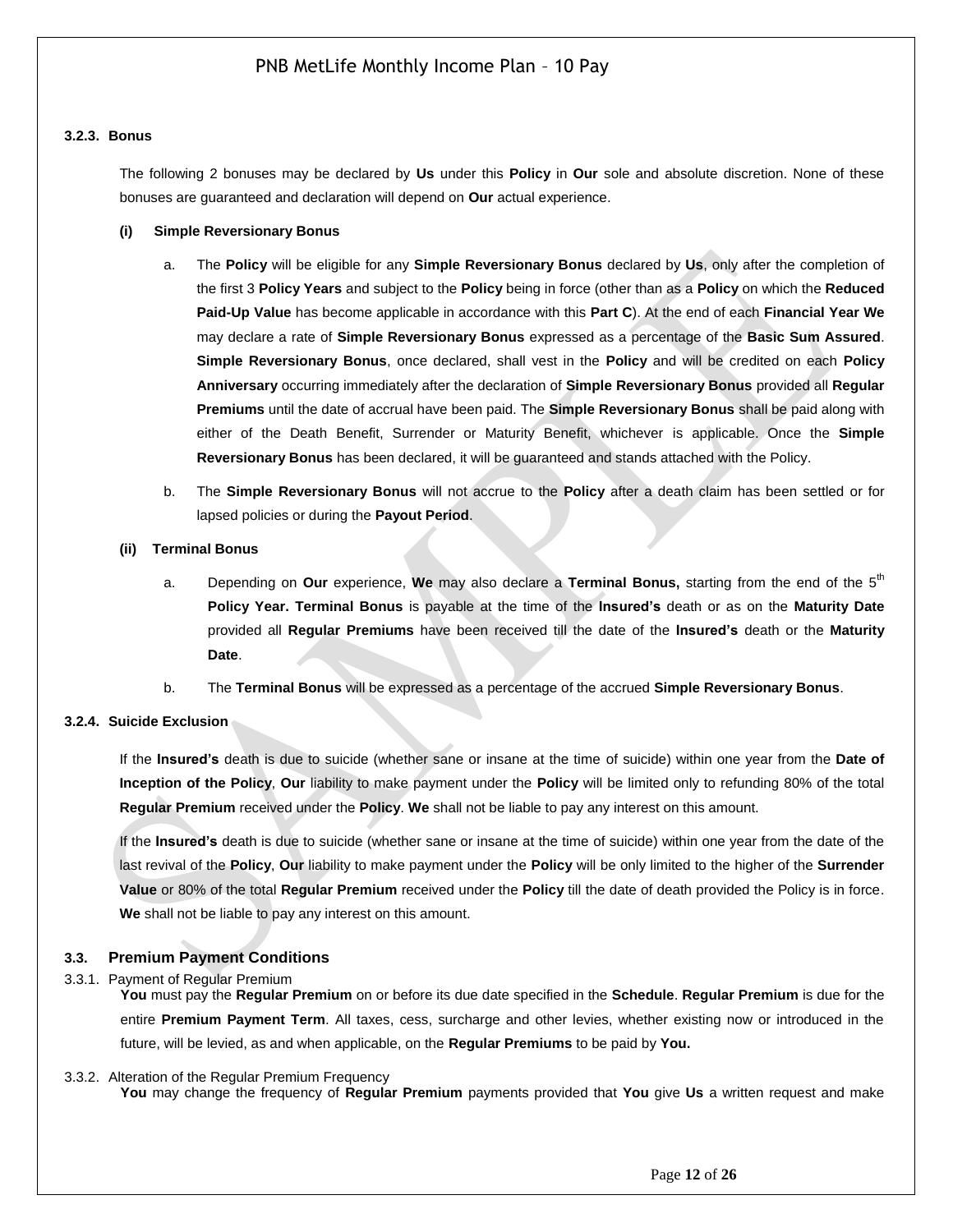payment of the **Alteration Charges** listed in **Part E**. The change in frequency will be applied only from the **Policy Anniversary** following the date of **Your** request.

#### <span id="page-12-0"></span>3.3.3. Grace Period

**Regular Premium** that is not received in full by its due date may be paid in full during the **Grace Period**. Upon the **Insured's** death during the **Grace Period**, the Death Benefit shall be payable in full.

### <span id="page-12-1"></span>3.3.4. Premium Discontinuance during the first 3 Policy Years

If the **Regular Premium** for the first 3 **Policy Years** has not been received and the due **Regular Premium** is not received in full during the **Grace Period**, the **Policy** will lapse and no benefits shall be payable under the **Policy** on the occurrence of the **Insured's** death or otherwise. The lapsed **Policy** can be reinstated within the **Revival Period**. No benefits will be payable under the **Policy** if the **Policy** is not reinstated in accordance with the provisions stated in **Part D**.

#### <span id="page-12-2"></span>3.3.5. Premium Discontinuance after the completion of the first 3 Policy Years If all **Regular Premiums** have been paid for at least three (3) full **Policy Years** and any subsequent **Regular Premium** is

not duly paid in full after the expiry of the **Grace Period**, **You** shall have the following options:

#### (i) Convert the **Policy** to a **Reduced Paid-Up Value**

The **Policy** will continue with a **Reduced Paid-up Value** from the date of first unpaid **Regular Premium**. in which case, the Death Benefit and Maturity Benefit shall stand revised as follows:

- a. **Death Benefit** during **Reduced Paid-up Value** status: If the **Insured** dies during the **Policy Term**, higher of the reduced **Death Sum Assured** consisting of {**Death Sum Assured** x (number of **Regular Premiums** received/number of **Regular Premiums** payable during the **Premium Payment Term)**} or the **Reduced Paid-up Value** together with accrued **Simple Reversionary Bonuses** shall be used to pay the reduced **Guaranteed Monthly Regular Income** to the **Nominee** for the **Payout Period** starting from the **Monthly Anniversary Date** following the **Insured**'s death.
	- 1. It is agreed and understood that the reduced **Guaranteed Monthly Regular Income** will be the amount as determined under sub-clause (a) above divided by the **Factor**.
	- 2. It is further agreed and understood that if **You** have opted for a lump sum Death Benefit, the amount as determined under sub-clause (a) above will be paid as a lump sum to the **Nominee**.
- b. **Maturity Benefit** during **Reduced Paid-Up Value** status: If the **Insured** survives till the **Maturity Date**, the **Reduced Paid-up Value** together with the accrued **Simple Reversionary Bonuses**, which is the divided by the **Factor** will be payable for **Payout Period**, the first payment starting from one month after the **Maturity Date.**

**OR**

**(ii)** Surrender the **Policy** in accordance with the surrender provisions in **Part D**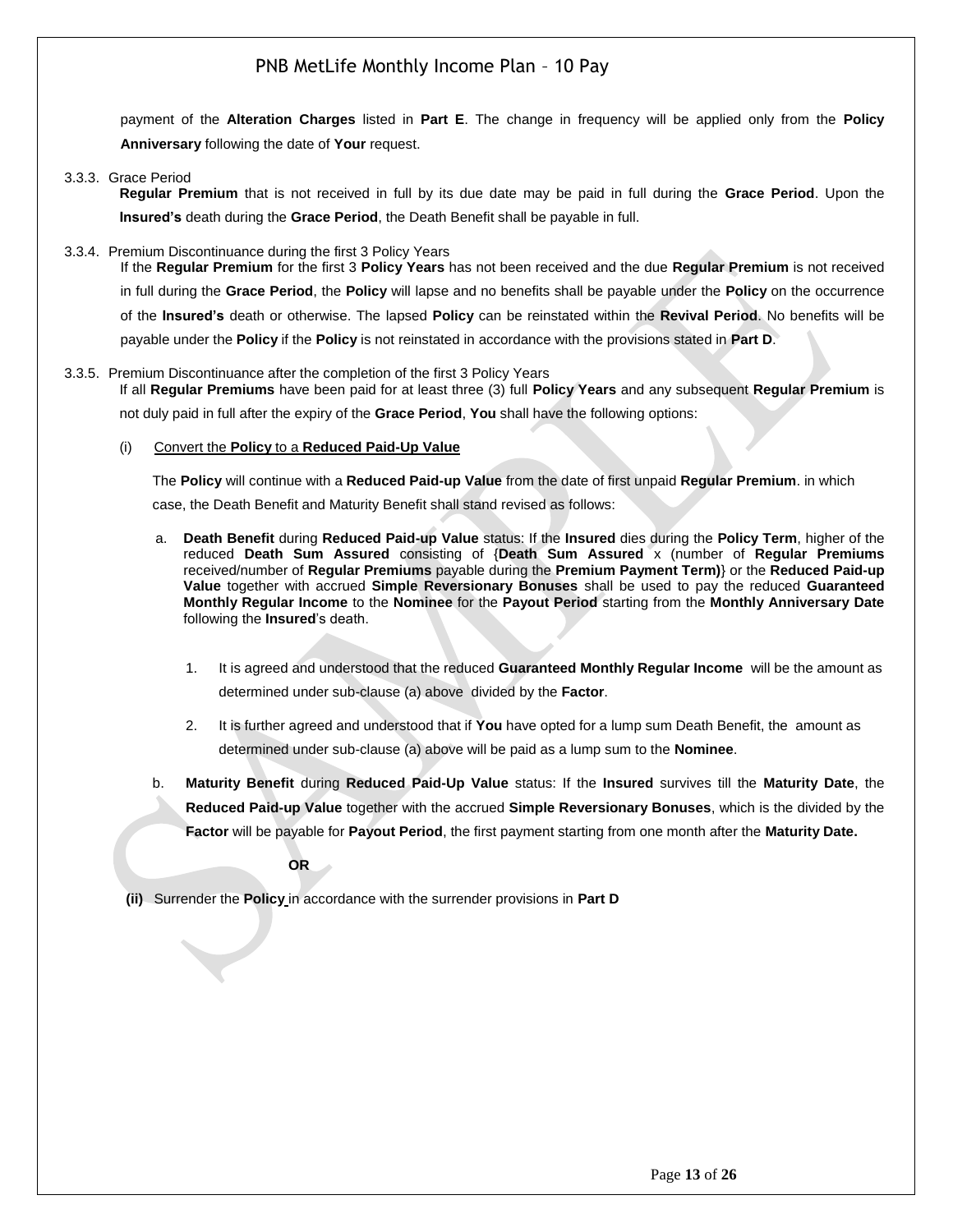### <span id="page-13-0"></span>**4. Part – D**

### **Policy Servicing Conditions**

**You are requested to refer to the Policy Servicing Conditions described below before making a request for Policy servicing to Us.**

### <span id="page-13-1"></span>**4.1 Free Look Period**

If **You** have any objections to the terms and conditions of this **Policy**, **You** may cancel the **Policy** by giving a signed written notice to **Us** within 15 days from the date of receiving this **Policy** (30 days in case the **Policy** is sold to **You** through distance marketing mode), stating the reasons for **Your** objection and **You** will be entitled to a refund of the **Regular Premiums** paid subject to a deduction of proportionate risk premium for the period of cover in addition to the expenses incurred on medical examination (if any) and the stamp duty charges.

### **4.2 Procedure for Revival of a Lapsed/Reduced Paid-up Policy**

A **Policy** that has lapsed or that has been converted to a **Policy** with a **Reduced Paid-up Value** in accordance with **Part C** may be revived during the **Revival Period** by giving **Us** written notice to revive the **Policy**, provided that:

- (a) Satisfactory evidence of insurability of the **Insured** in accordance with **Our** board approved underwriting policy is provided to **Us** at **Your** expense. **We** may charge extra premium for the continuance of the **Policy** in accordance with **Our** board approved underwriting policy;
- (b) The due **Regular Premium** and interest at the rate specified by **Us** is paid to **Us** in full. **We** may change the applicable interest rate from time to time with the approval of the **IRDA of India**.
- (c) The Revival Fee specified in Part E is received by **Us**;

### **4.3 Loan**

Loan is not available under this Policy

### **4.4 Surrender**

The **Policy** acquires a **Surrender Value** provided all **Regular Premiums** up to the third **Policy Anniversary** have been paid in full. Upon surrender of the **Policy**, a **Surrender Value** which is higher of **Guaranteed Surrender Value** or **Special Surrender Value** will be payable.

### **Guaranteed Surrender Value:**

- (i) **Guaranteed Surrender Value** is equal to 30% of the total **Regular Premiums** paid excluding any extra premiums paid on account of adverse health condition or occupation of the **Insured** or taxes, if surrendered between the third year and fourth **Policy Year**, both inclusive.
- (ii) **Guaranteed Surrender Value** is equal to 50% of the total **Regular Premiums** paid excluding any extra premiums paid on account of adverse health condition or occupation of the **Insured** or taxes, if surrendered between the fifth year and seventh **Policy Year**, both inclusive.
- (iii) **Guaranteed Surrender Value** is equal to 70% of the total **Regular Premiums** paid excluding any extra premiums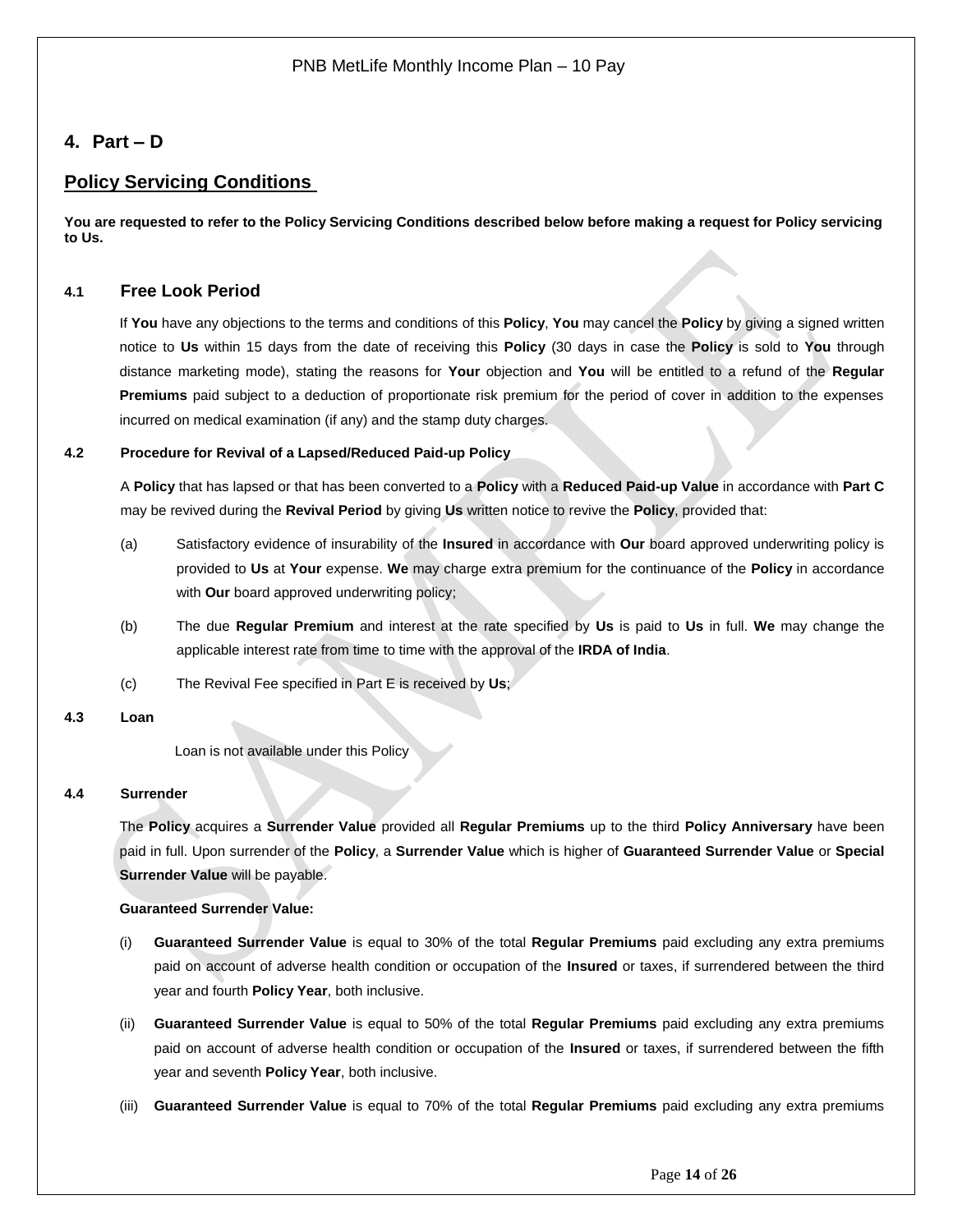paid on account of adverse health condition or occupation of the **Insured** or taxes, if surrendered in the eighth **Policy Year**.

(iv) **Guaranteed Surrender Value** is equal to 90% of the total **Regular Premiums** paid excluding any extra premiums paid on account of adverse health condition or occupation of the **Insured** or taxes, if surrendered in the last two **Policy Years**

In addition to the above, the cash value of accrued **Simple Reversionary Bonus** shall also be paid**.** 

The **Guaranteed Surrender Value** payable will be subject to any statutory or any other restrictions / requirements as may be applicable. Please check the attached **Appendix** for knowing the applicable rates on accrued **Simple Reversionary Bonus.**

#### **Special Surrender Value**

- (i) The **Special Surrender Value** will depend on the **Reduced Paid-up Value** and is discounted (reduced) by a surrender value factor on the date of surrender.
- (ii) The **Special Surrender Value** will be quoted only on receipt of a surrender request and the surrender value factor depends on the then prevailing market conditions and is not guaranteed. **We** may change the surrender value factors at any time during the **Policy Term**, at **Our** discretion with the prior approval of the **IRDA of India**.

### **4.5 Claims Procedure**

**We** will not be obliged to make any payment of the Death Benefit unless and until **We** have received all of the information and documentation **We** request, including but not limited to:

- (a) The original **Policy** document;
- (b) The claim form prescribed by **Us**, duly completed;
- (c) The official death certificate issued by a competent governmental authority;
- (d) First Information Report, police inquest report and a post-mortem report where the **Insured's** death is due to an unnatural cause;
- (e) Proof of title to the **Policy** where applicable;
- (f) **Nominee**/**Appointee**/legal heir identification and address proof as per regulatory requirements.
- **4.6 Maturity Benefit payout procedure: We** will not be obliged to make any payment of the Maturity Benefit unless and until **We** have received all of the information and documentation **We** request, including but not limited to:
	- (a) The **Policy** document.
	- (b) The claim form prescribed by **Us**, duly completed;
	- (c) The discharge voucher prescribed by **Us**, duly completed

#### **4.7 Termination of the Policy**

The **Policy** will be terminated on the earliest of the following:

- (a) The date of payment of surrender value.
- (b) At the expiry of two years from the date of lapsation, when the **Policy** has not been reinstated and provided the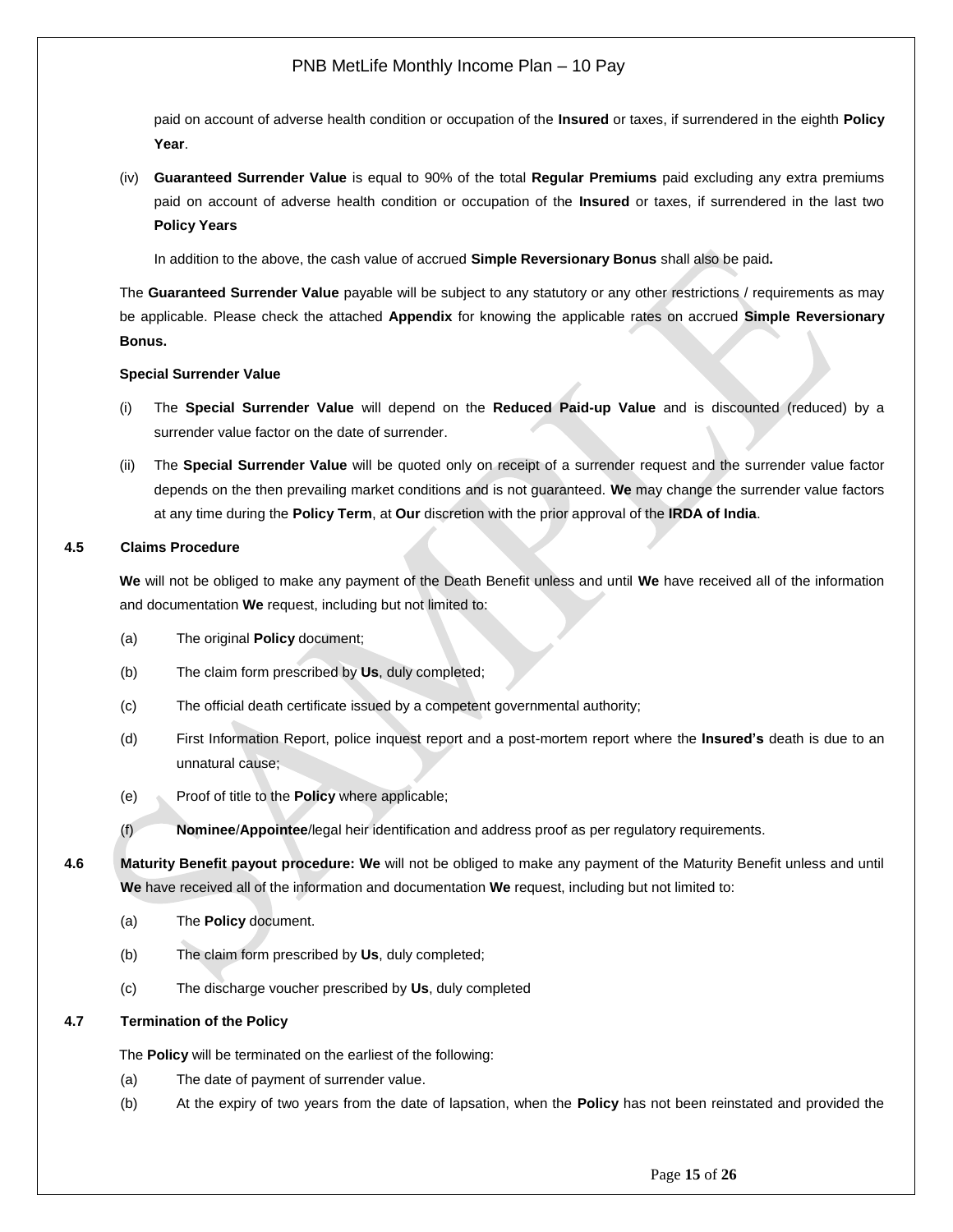said **Policy** has not acquired any **Reduced Paid- Up Value** in accordance with **Part C**.

(c) On **Our** payment of the Death Benefit, Surrender or Maturity Benefit, whichever applicable.

Page **16** of **26**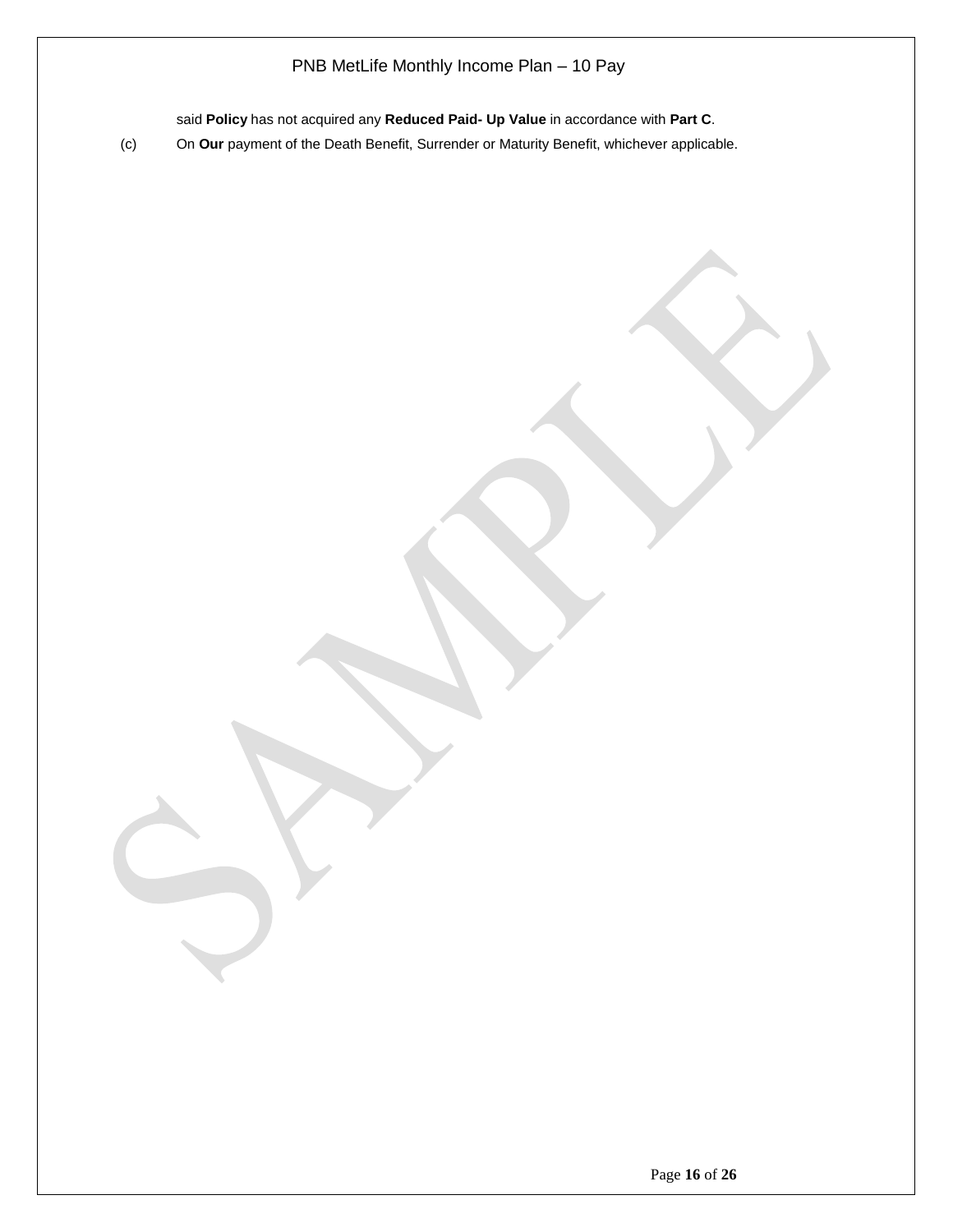## <span id="page-16-0"></span>**5. Part - E**

## **Policy Charges**

The following fees/charges are applicable under this **Policy**:

- 1. Alteration Charges: This charge is payable for each request that **You** make to **Us** to change the applicable frequency for payment of the **Regular Premium** under the **Policy** in accordance with the Premium Payment Conditions in **Part C**. The Alteration Charges presently are Rs.100 for each request. This charge is subject to change with the approval of the **IRDA of India**.
- 2. Revival Fee: This fee is payable for each request that **You** make to **Us** to revive a lapsed/Reduced Paid-up Policy in accordance with the Revival provisions in **Part D**. The Revival Fee is presently Rs.250 for each request. This fee is subject to change with the approval of the **IRDA of India**.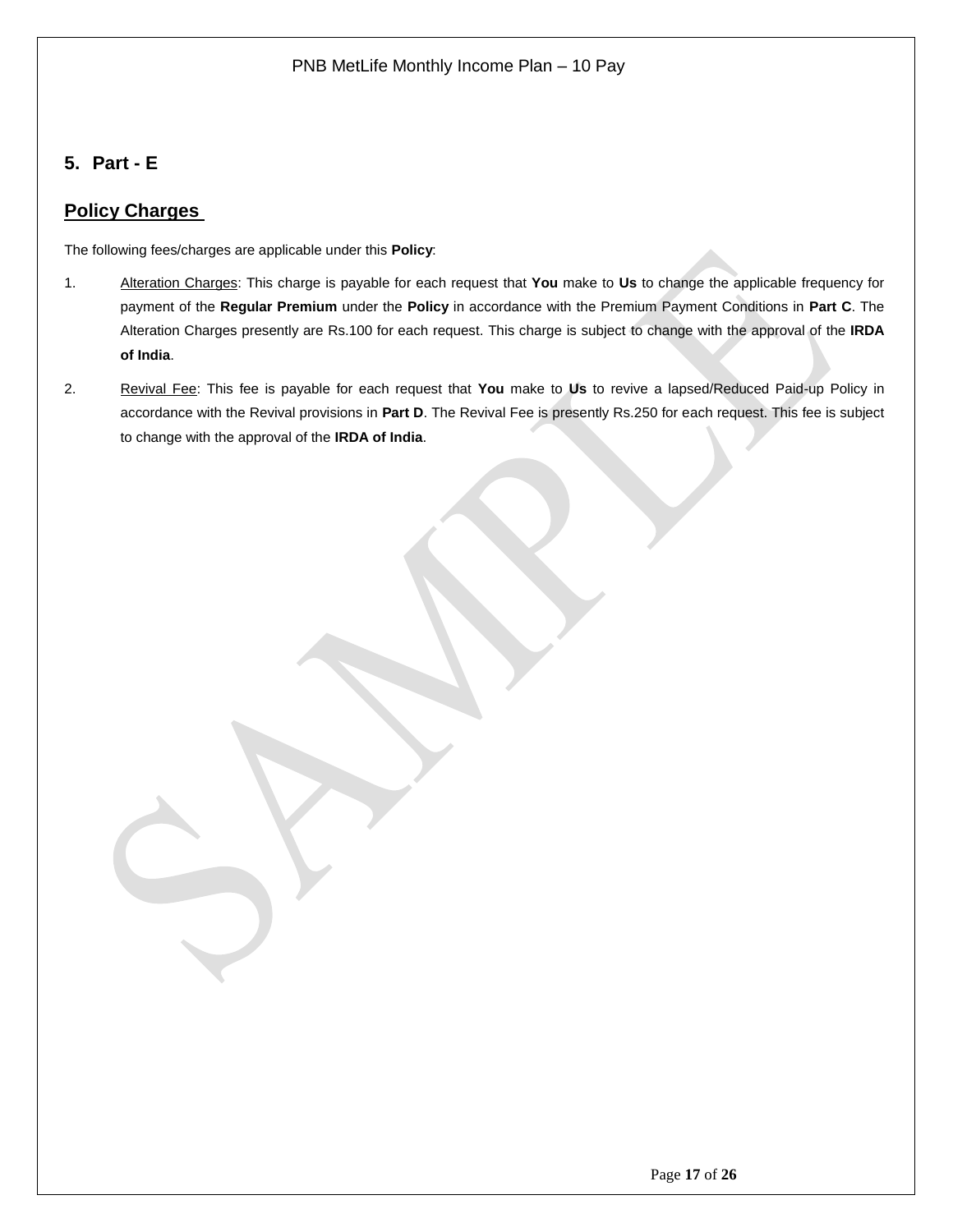### <span id="page-17-0"></span>**6. Part - F**

### **General Terms & conditions**

#### **The following general terms and conditions are applicable to Your Policy.**

If **You** wish to change the **Nominee**, assign the **Policy** or update **Your/Nominee's** address or other contact details in **Our** records, **You** should do so only through the forms prescribed by **Us** for these purposes. These forms are available at **Our** offices or may be obtained from **Your** financial advisor.

### <span id="page-17-1"></span>**6.1 Nomination:**

Nomination should be in accordance with provisions of Section 39 of the Insurance Act 1938 as amended from time to time. A Leaflet containing the simplified version of the provisions of Section 39 is enclosed as Annexure to this **Policy** for your reference. Nomination of this **Policy** is not applicable if the **Policy** has been effected under Section 6 of the Married Women's Property Act 1874.

#### <span id="page-17-2"></span>**6.2 Assignment:**

Assignment should be in accordance with provisions of Section 38 of the Insurance Act 1938 as amended from time to time. A Leaflet containing the simplified version of the provisions of Section 38 is enclosed as Annexure to this **Policy** for your reference. Assignment of this **Policy** is not applicable if the **Policy** has been effected under Section 6 of the Married Women's Property Act 1874.

#### <span id="page-17-3"></span>**6.3 Taxation**

The tax benefits on the **Policy** shall be as per the prevailing tax laws in India and amendments thereto from time to time. In respect of any payment made or to be made under this **Policy**, **We** will deduct or charge or recover taxes including Goods & Services Tax and other levies as applicable at such rates as notified by the government or such other body authorized by the government from time to time. Tax laws are subject to change.

#### <span id="page-17-4"></span>**6.4 Currency & Place of Payment**

All amounts payable either to or by **Us** will be paid in the currency shown in the **Schedule**

**6.5 Fraud, Misrepresentation and Forfeiture**: Fraud, Misrepresentation and Forfeiture would be dealt with in accordance with provisions of Section 45 of the Insurance Act 1938 as amended from time to time. A Leaflet containing the simplified version of the provisions of Section 45 is enclosed in Annexure to the **Policy** for your reference

#### <span id="page-17-5"></span>**6.6 Proof of Age**

- (a) Subject to Section 45 of the Insurance Act 1938, if the actual age of the **Insured** differs from the **Age** stated in the **Application** then:
	- (i) If the actual age proves to be higher than what is stated in the **Application**, the **Basic Sum Assured** will be adjusted to that which would have been purchased by the amount of premium paid, had the age been correctly stated. The **Policy** will continue to be in force;
	- (ii) If the actual age proves to be lower than what is stated in the **Application**, the premium paid in excess will be refunded to **You** without interest or may be adjusted towards future premium at **Our** sole discretion. The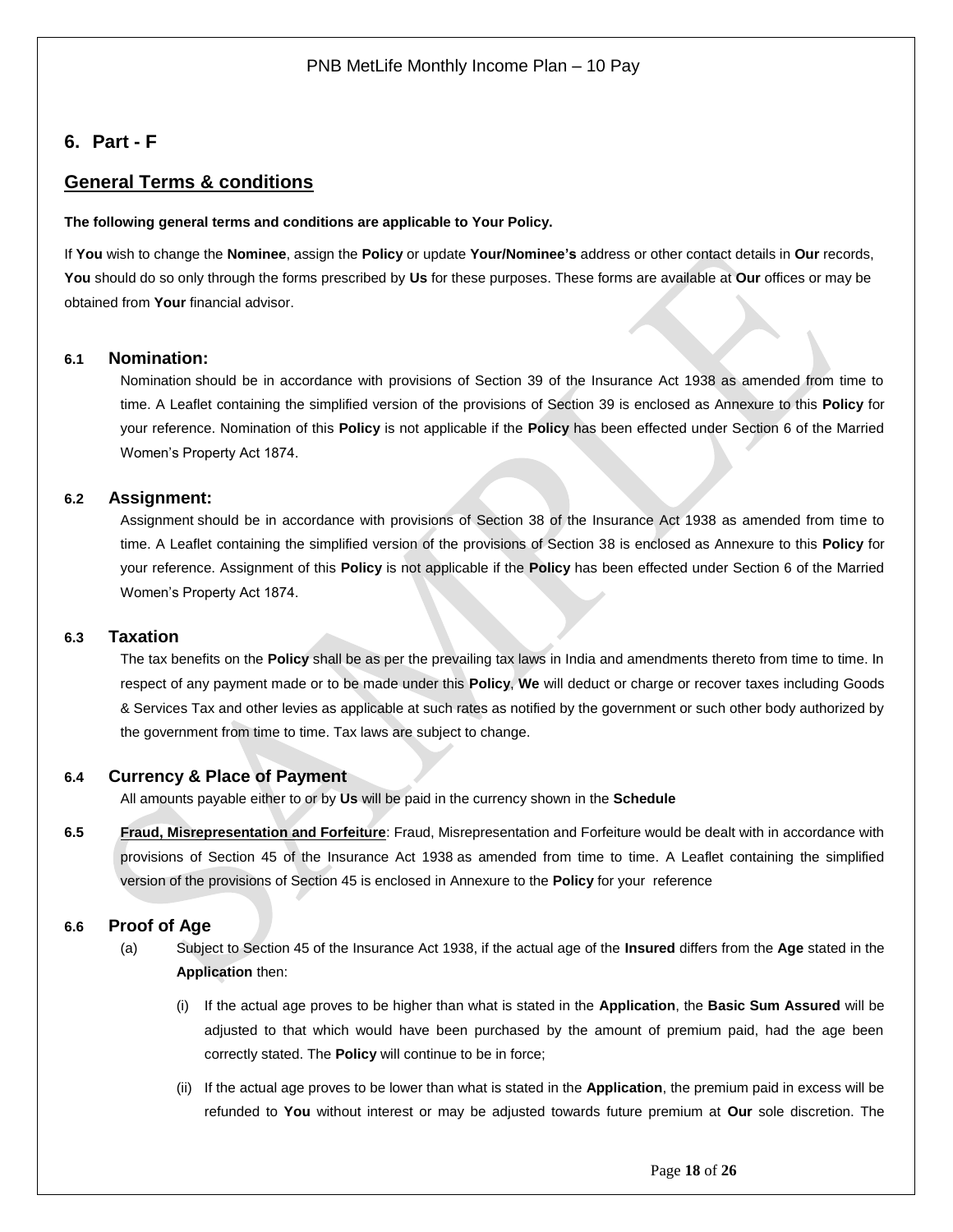**Policy** will continue to be in force.

(b) If the **Insured**'s actual age is such that it would have made him/her ineligible for the insurance cover stated in the **Policy**, **We** reserve the right at **Our** sole discretion to take such action as may be deemed appropriate including cancellation of the **Policy** upon payment of the **Surrender Value**.

### <span id="page-18-0"></span>**6.7 Loss of the Policy Document**

If the **Policy** is lost or destroyed, **You** may make a written request for a duplicate **Policy** which **We** will issue duly endorsed to show that it is in place of the original document, as long as **You** first pay **Us** the Miscellaneous Fee specified in **Part E.** Upon the issue of a duplicate **Policy**, the original will cease to have any legal force or effect.

### <span id="page-18-1"></span>**6.8 Travel, Residence & Occupation**

This **Policy** does not impose any restrictions as to travel, residence or occupation.

### <span id="page-18-2"></span>**6.9 Governing Law & Jurisdiction**

The terms and conditions of the Policy shall be governed by and be interpreted in accordance with Indian law and all disputes and differences arising under or in relation to the Policy shall be subject to the sole and exclusive jurisdiction of the jurisdictional courts in India .

### <span id="page-18-3"></span>**6.10 Our Address for Communications**

All notices and communications in respect of this **Policy** shall be addressed to **Us** at the following address:

#### **PNB MetLife India Insurance Company Limited,**

**Registered office:** Unit No. 701, 702 & 703, 7th Floor, West Wing, Raheja Towers, 26/27 M G Road, Bangalore -560001, Karnataka.

**Call us** Toll-free at 1-800-425-6969,

**Website:** [www.pnbmetlife.com,](http://www.pnbmetlife.com/)

**Email**: indiaservice@pnbmetlife.co.in or

**Write to us:** 1st Floor, Techniplex -1*,* Techniplex Complex, Off Veer Savarkar Flyover, Goregaon (West), Mumbai – 400062. Phone: +91-22-41790000, Fax: +91-22-41790203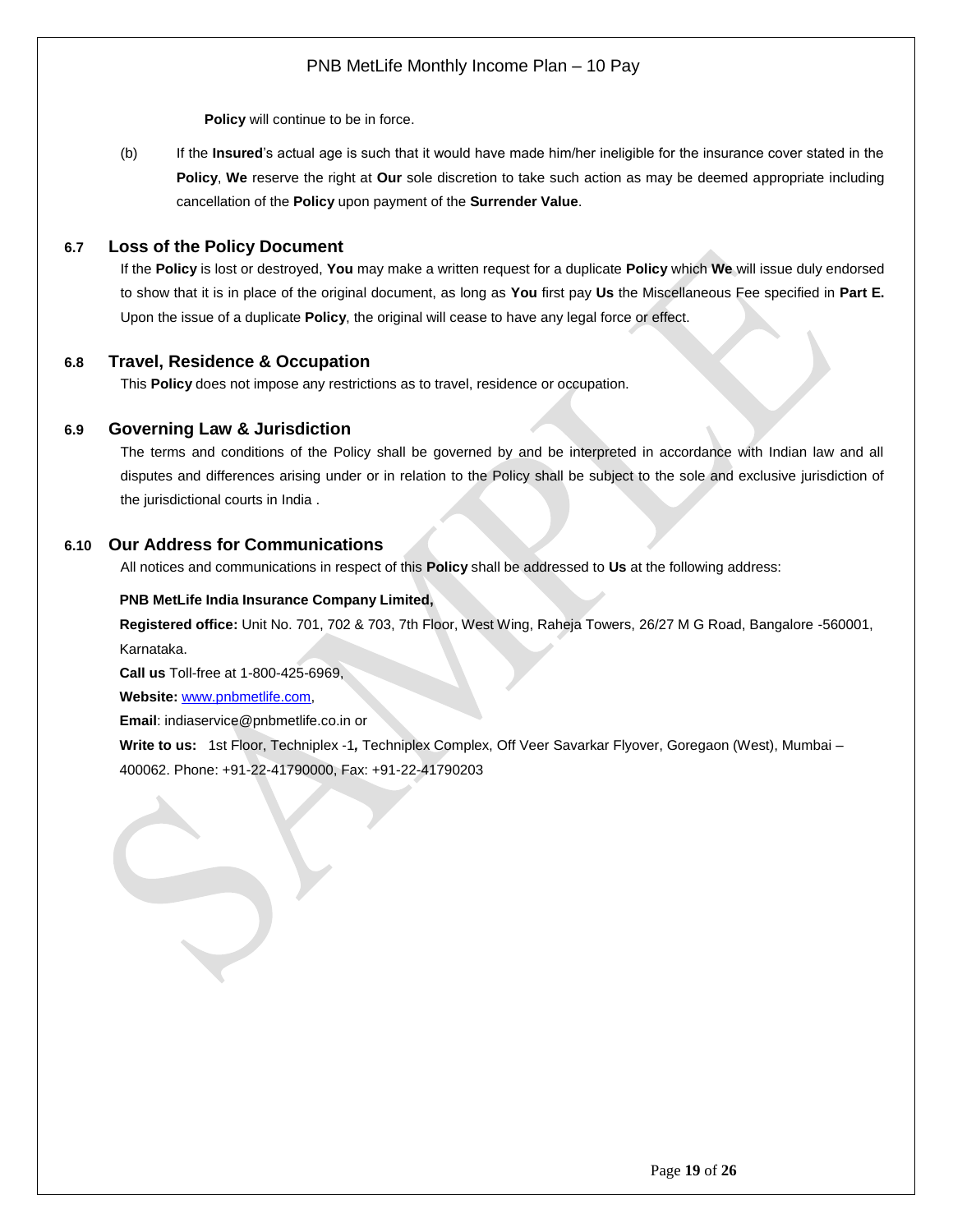## <span id="page-19-0"></span>**7. Part G**

### **Grievance Redressal Mechanism & Ombudsman details**

### <span id="page-19-1"></span>**7.1 Grievance Redressal Mechanism**

In case **You** have any query or complaint or grievance, **You** may approach **Our** office at the following address:

### **PNB MetLife India Insurance Company Limited,**

**Registered office:** Unit No. 701, 702 & 703, 7th Floor, West Wing, Raheja Towers, 26/27 M G Road, Bangalore -560001, Karnataka.

**Call us** Toll-free at 1-800-425-6969,

**Website:** [www.pnbmetlife.com,](http://www.pnbmetlife.com/)

**Email**: indiaservice@pnbmetlife.co.in or

**Write to us:** 1st Floor, Techniplex -1*,* Techniplex Complex, Off Veer Savarkar Flyover, Goregaon (West), Mumbai – 400062. Phone: +91-22-41790000, Fax: +91-22-41790203

Please address **Your** queries or complaints to **Our** customer services department, and **Your** grievances to **Our** grievance redressal officer, who are authorized to review **Your** queries or complaints or grievances and address the same. Please note that only an officer duly authorized by **Us** has the authority to resolve **Your** queries or complaints or grievances. **We** shall in no way be responsible, or liable, or bound by, any replies or communications or undertakings, given by or received from, any financial advisor or any employee who was involved in selling **You** this **Policy**.

In case **You** are not satisfied with the decision of the above office, or have not received any response within 10 days, **You** may contact the **IRDA of India** by any of the following means for resolution:

**IRDA of India Grievance Call Centre (IGCC) Toll Free No.: 155255**

You can register your complaint online at [http://www.igms.irda.gov.in](http://www.igms.irda.gov.in/)

You can write or fax your complaints to **Consumer Affairs Department Insurance Regulatory and Development Authority of India 9 th Floor, United India Towers, Basheerbagh, Hyderabad – 500 029, Andhra Pradesh Fax No.: +91-40- 6678 9768 E-mail ID[: complaints@irda.gov.in](mailto:complaints@irda.gov.in)**

In case **You** are not satisfied with **Our** decision/resolution, **You** may approach the insurance ombudsman at the address in the list of ombudsman below, if **Your** grievance pertains to**:**

- (a) Insurance claim that has been rejected or dispute of a claim on legal construction of the **Policy;**
- (b) Delay in settlement of claim;
- (c) Dispute with regard to premium; or
- (d) Non-receipt of **Your Policy Document**.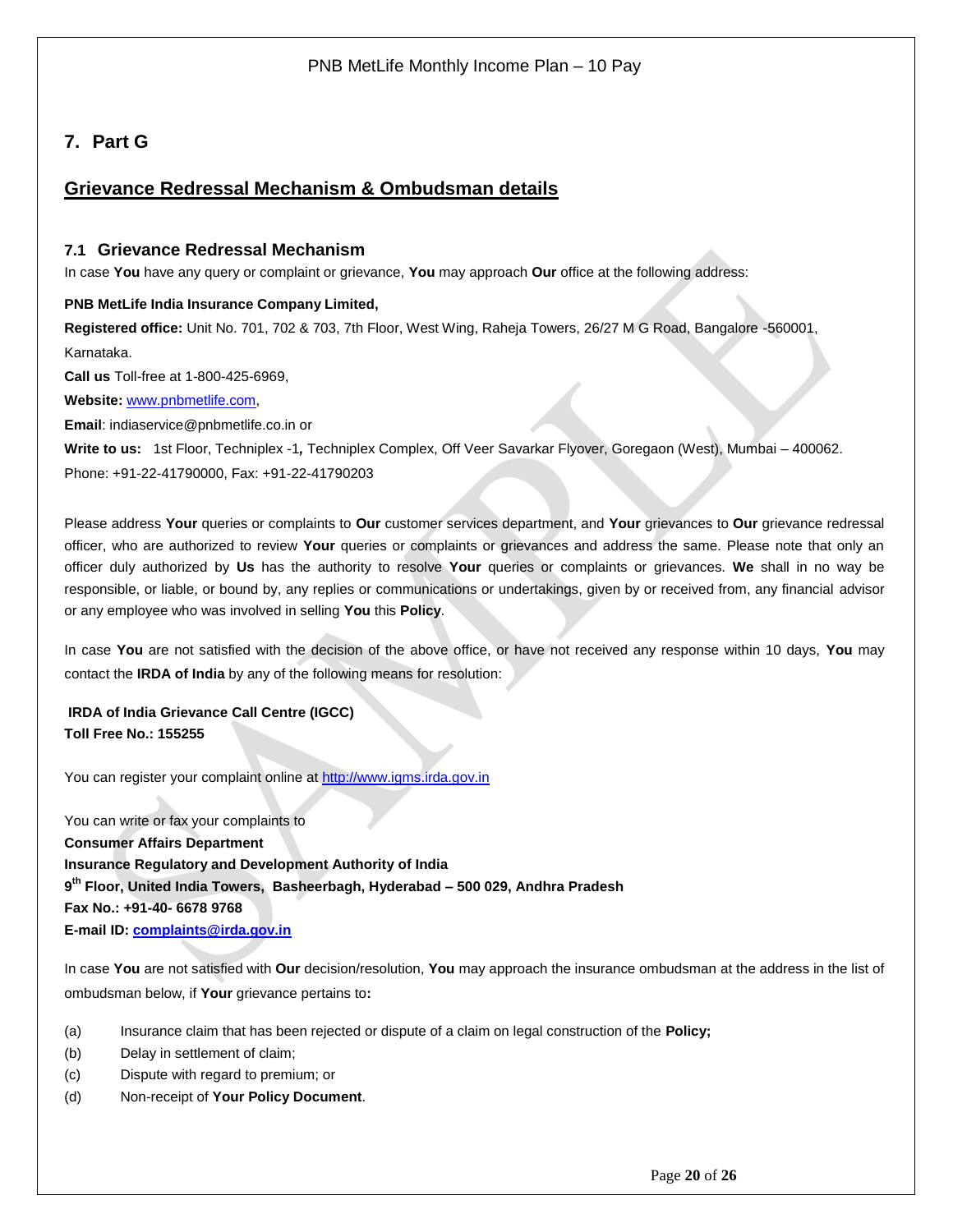The complaint should be made in writing duly signed by the **You**, **Nominee** or by **Your** legal heirs with full details of the complaint and the contact information of complainant

As per Rule 13(3) of the Redress of Public Grievances Rules 1998, the complaint to the insurance ombudsman can be made:

- (a) Only if the grievance has been rejected by the grievance redress machinery of the Insurer;
- (b) Within a period of one year from the date of rejection by the insurer; and
- (c) If it is not simultaneously under any litigation.

#### **List of Insurance Ombudsman**

| <b>CONTACT</b><br><b>LOCATION</b> | <b>CONTACT DETAILS</b>                                                                                                                                                                                                    | <b>JURISDICTION</b>                                                                                                                |  |  |  |
|-----------------------------------|---------------------------------------------------------------------------------------------------------------------------------------------------------------------------------------------------------------------------|------------------------------------------------------------------------------------------------------------------------------------|--|--|--|
| <b>AHMEDABAD</b>                  | 2nd floor, Ambica House, Near C.U. Shah College, Ashram<br>Road,<br>Ahmedabad - 380 014<br>Tel.:- 079-27546840, 27545441. Fax:- 079-27546142<br>Email:- bimalokpal.ahmedabad@gbic.co.in                                   | State of Gujarat, Union Territories of<br>Dadra & Nagar Haveli and Daman and<br>Diu.                                               |  |  |  |
| <b>BENGALURU</b>                  | 19/19, Jeevan Soudha Building, Ground Floor<br>24 <sup>th</sup> Main, J.P. Nagar First Phase,<br>Bengaluru-560 025<br>Tel.: 080 - 26652049/26652048<br>Email: bimalokpal.bengaluru@gbic.co.in                             | State of Karnataka.                                                                                                                |  |  |  |
| <b>BHOPAL</b>                     | Janak Vihar Complex, 2nd Floor, 6, Malviya Nagar, Opp. Airtel,<br>Near New Market, Bhopal - 462 003.<br>Tel.:- 0755-2769201/202. Fax:- 0755-2769203<br>Email:- bimalokpal.bhopal@gbic.co.in                               | States of Madhya Pradesh and<br>Chhattisgarh.                                                                                      |  |  |  |
| <b>BHUBANESHWAR</b>               | 62, Forest park, Bhubneshwar - 751 009.<br>Tel.:- 0674-2596003/2596455. Fax:- 0674-2596429<br>Email:- bimalokpal.bhubaneswar@gbic.co.in                                                                                   | State of Orissa.                                                                                                                   |  |  |  |
| <b>CHANDIGARH</b>                 | S.C.O. No. 101-103, 2nd Floor,<br>Batra Building, Sector 17 - D, Chandigarh - 160 017.<br>Tel.:- 0172-2706468, 2773101. Fax:- 0172-2708274<br>Email: bimalokpal.chandigarh@gbic.co.in                                     | States of Punjab, Haryana, Himachal<br>Pradesh, Jammu & Kashmir and Union<br>Territory of Chandigarh.                              |  |  |  |
| <b>CHENNAI</b>                    | Fatima Akhtar Court, 4th Floor, 453 (old 312), Anna Salai,<br>Teynampet, Chennai - 600 018.<br>Tel.:- 044-24333668/24335284. Fax:- 044-24333664<br>Email: bimalokpal.chennai@gbic.co.in                                   | State of Tamil Nadu and Union Territory<br>Pondicherry Town and Karaikal (which<br>are part of Union Territory of<br>Pondicherry). |  |  |  |
| <b>DELHI</b>                      | 2/2 A, Universal Insurance Building,<br>Asaf Ali Road, New Delhi - 110 002.<br>Tel.:- 011-23234057/23232037. Fax:- 011-23230858<br>Email: bimalokpal.delhi@gbic.co.in                                                     | State of Delhi.                                                                                                                    |  |  |  |
| <b>KOCHI</b>                      | 2 <sup>nd</sup> Floor, CC-27/2603, Pulinat Building, M.G. Road,<br>Ernakulam, Kochi-682 015.<br>Tel.:-0484-2358759, 2359338. Fax:- 0484-2359336<br>Email:- bimalokpal.ernakulam@gbic.co.in                                | State of Kerala and Union Territory of<br>(a) Lakshadweep<br>(b) Mahe - a part of Union Territory of<br>Pondicherry                |  |  |  |
| <b>GUWAHATI</b>                   | Jeevan Nivesh' Bldg., 5th Floor,<br>Near. Pan bazar over bridge, S.S. Road, Guwahati - 781001.<br>Tel.:- 0361-2132204/2132205. Fax:- 0361-2732937<br>Email:- bimalokpal.guwahati@gbic.co.in                               | States of Assam, Meghalaya, Manipur,<br>Mizoram, Arunachal Pradesh, Nagaland<br>and Tripura.                                       |  |  |  |
| <b>HYDERABAD</b>                  | 6-2-46, 1st floor, "Moin Court", Lane Opp. Saleem Function<br>Palace.<br>A. C. Guards, Lakdi-Ka-Pool, Hyderabad - 500 004.<br>Tel.:- 040-65504123/23312122. Fax:- 040-23376599<br>Email:- bimalokpal.hyderabad@gbic.co.in | State of Andhra Pradesh, Telangana,<br>Union Territory of Yanam which is a part<br>of Territory of Pondicherry.                    |  |  |  |
| <b>JAIPUR</b>                     | Jeevan Nidhi - Il Bldg., Gr. Floor,<br>Bhawani Singh Road, Jaipur - 302 005.                                                                                                                                              | State of Rajasthan.                                                                                                                |  |  |  |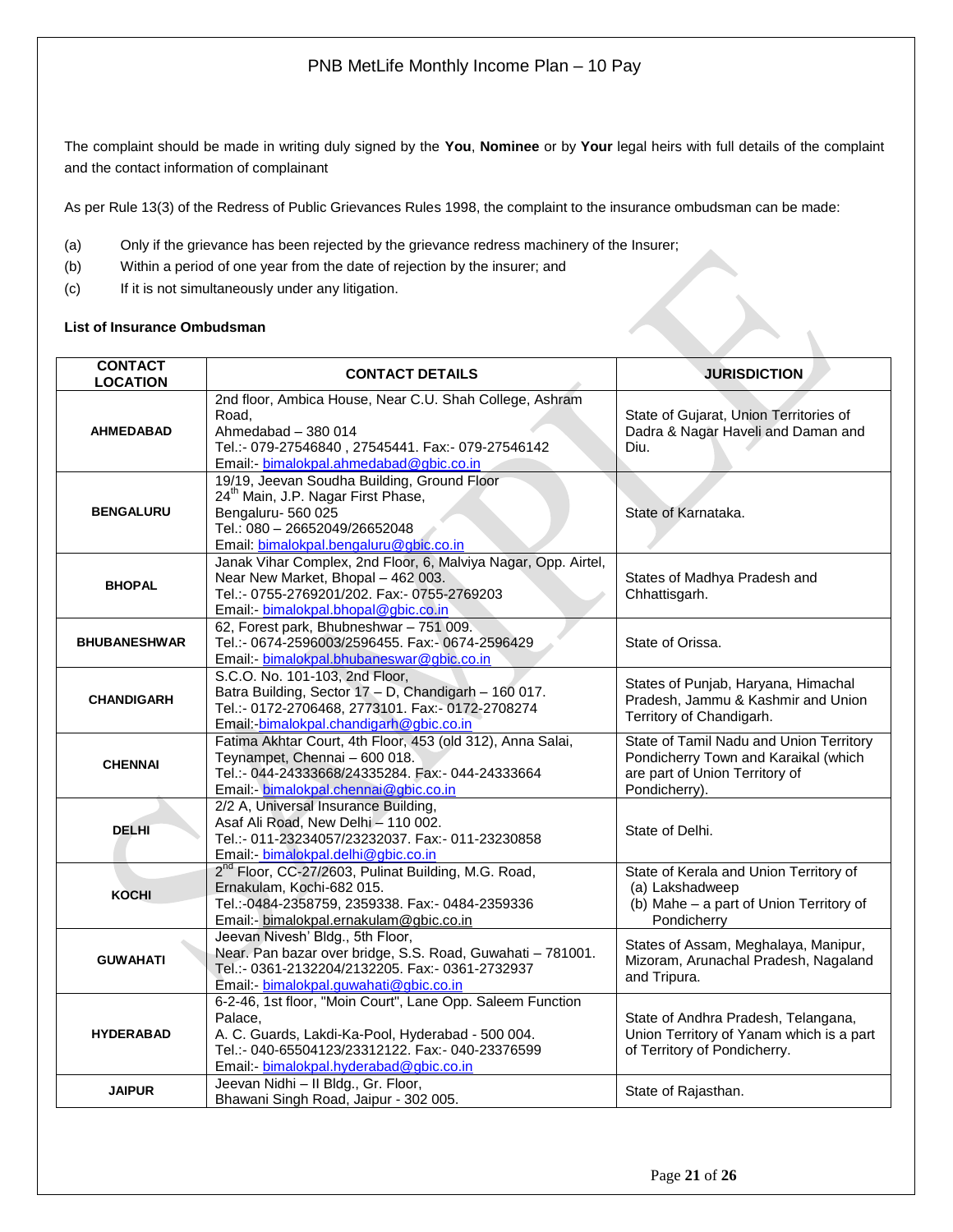|                | Tel.: 0141 -2740363<br>Email: bimalokpal.jaipur@gbic.co.in                                                                                                                      |                                                                                                                                                                                                                                                                                                                                                                                                                                                                                                                  |  |  |  |
|----------------|---------------------------------------------------------------------------------------------------------------------------------------------------------------------------------|------------------------------------------------------------------------------------------------------------------------------------------------------------------------------------------------------------------------------------------------------------------------------------------------------------------------------------------------------------------------------------------------------------------------------------------------------------------------------------------------------------------|--|--|--|
| <b>KOLKATA</b> | Hindustan Bldg. Annexe, 4, C.R. Avenue, 4th Floor,<br>KOLKATA - 700 072.<br>TEL: 033-22124339/22124346. Fax: 033-22124341<br>Email:- bimalokpal.kolkata@gbic.co.in              | States of West Bengal, Sikkim and Union<br>Territories of Andaman and Nicobar<br>Islands.                                                                                                                                                                                                                                                                                                                                                                                                                        |  |  |  |
| <b>LUCKNOW</b> | 6th Floor, Jeevan Bhawan,<br>Phase-II, Nawal Kishore Road, Hazratganj, Lucknow-226 001.<br>Tel.:- 0522-2231330/1<br>Fax:- 0522-2231310<br>Email:- bimalokpal.lucknow@gbic.co.in | Districts of Uttar Pradesh: Laitpur,<br>Jhansi, Mahoba, Hamirpur, Banda,<br>Chitrakoot, Allahabad, Mirzapur,<br>Sonbhabdra, Fatehpur, Pratapgarh,<br>Jaunpur, Varanasi, Gazipur, Jalaun,<br>Kanpur, Lucknow, Unnao, Sitapur,<br>Lakhimpur, Bahraich, Barabanki,<br>Raebareli, Sravasti, Gonda, Faizabad,<br>Amethi, Kaushambi, Balrampur, Basti,<br>Ambedkarnagar, Sultanpur,<br>Maharajgang, Santkabirnagar,<br>Azamgarh, Kushinagar, Gorkhpur,<br>Deoria, Mau, Ghazipur, Chandauli,<br>Ballia, Sidharathnagar. |  |  |  |
| <b>MUMBAI</b>  | 3rd Floor, Jeevan Seva Annexe,<br>S. V. Road, Santacruz (W), Mumbai - 400 054.<br>Tel.:- 022-26106552/6960. Fax:- 022-26106052<br>Email:- bimalokpal.mumbai@gbic.co.in          | States of Goa,<br>Mumbai Metropolitan Region<br>excluding Navi Mumbai & Thane                                                                                                                                                                                                                                                                                                                                                                                                                                    |  |  |  |
| <b>NOIDA</b>   | Bhagwan Sahai Palace, 4 <sup>th</sup> Floor, Main Road, Naya Bans,<br>Sector-15, G.B. Nagar, NOIDA-201301<br>Tel.:- 0120-2514250/51/53<br>Email: bimalokpal.noida@gbic.co.in    | State of Uttaranchal and the following<br>Districts of Uttar Pradesh: Agra, Aligarh,<br>Bagpat, Bareilly, Bijnor, Budaun,<br>Bulandshehar, Etah, Kanooj, Mainpuri,<br>Mathura, Meerut, Moradabad,<br>Muzaffarnagar, Oraiyya, Pilibhit, Etawah,<br>Farrukhabad, Firozbad,<br>Gautambodhanagar, Ghaziabad, Hardoi,<br>Shahjahanpur, Hapur, Shamli, Rampur,<br>Kashganj, Sambhal, Amroha, Hathras,<br>Kanshiramnagar, Saharanpur.                                                                                   |  |  |  |
| <b>PATNA</b>   | Kalpana Arcade Building, 1 <sup>st</sup> Floor, Bazar Samiti Road,<br>Bahadurpur, Patna-800 006<br>Tel.: 0612-2680952<br>Email: bimalokpal.patna@gbic.co.in                     | States of Bihar and Jharkand                                                                                                                                                                                                                                                                                                                                                                                                                                                                                     |  |  |  |
| <b>PUNE</b>    | 3 <sup>rd</sup> Floor, Jeevan Darshan Bldg.,<br>N.C. Kelkar Road, Narayan Peth, Pune - 411 030.<br>Tel.: 020 -32341320<br>Email: bimalokpal.pune@gbic.co.in                     | State of Maharashtra, Area of Navi<br>Mumbai and Thane excluding Mumbai<br>Metropolitan Region.                                                                                                                                                                                                                                                                                                                                                                                                                  |  |  |  |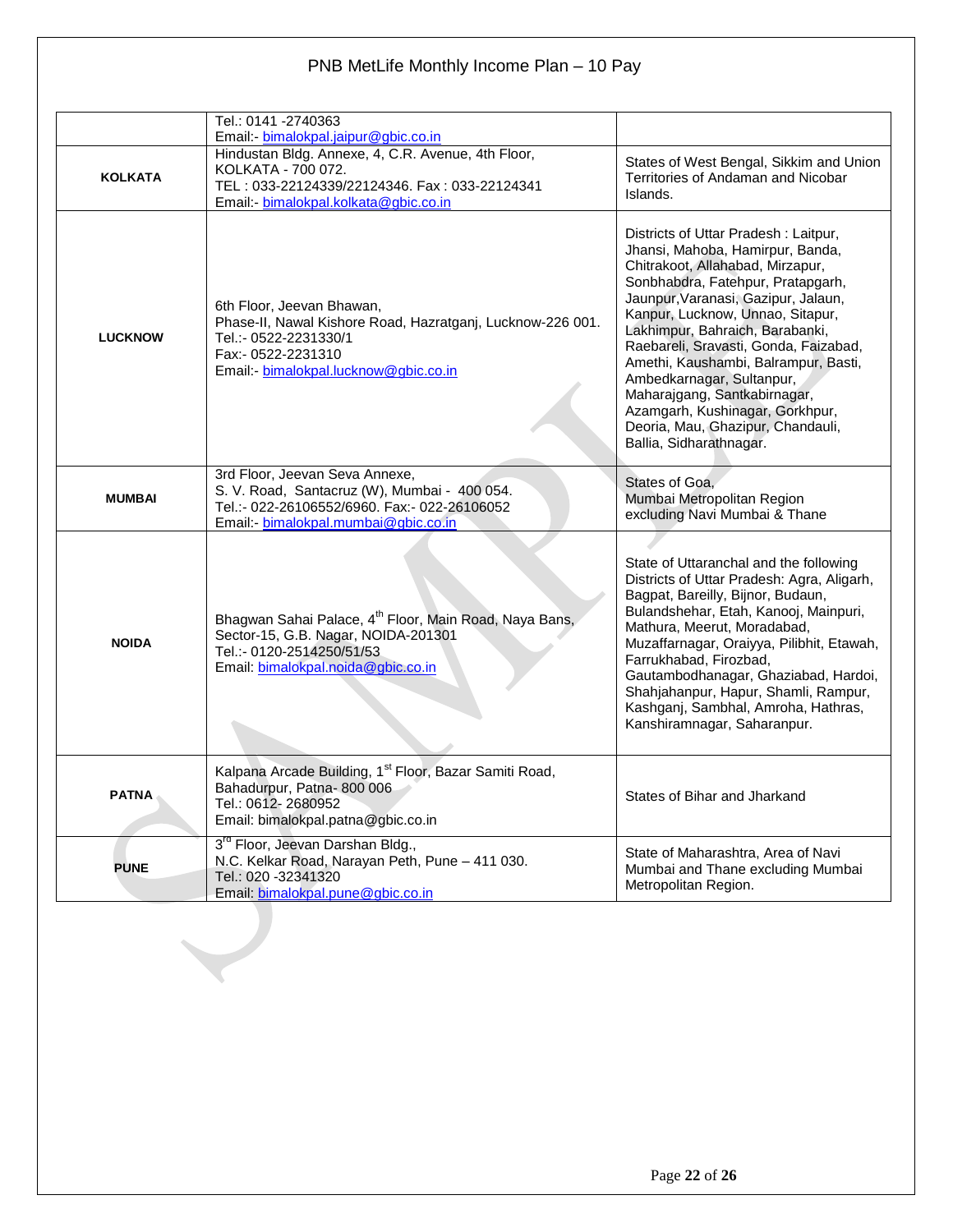## <span id="page-22-0"></span>**Annexure A**

### <span id="page-22-1"></span>**Section 39, Nomination by policyholder**

- 1. Nomination of a life insurance Policy is as below in accordance with Section 39 of the Insurance Act, 1938 as amended by Insurance Laws (Amendment) Ordinance dtd 26.12.2014. The extant provisions in this regard are as follows:
- 2. The policyholder of a life insurance on his own life may nominate a person or persons to whom money secured by the policy shall be paid in the event of his death.
- 3. Where the nominee is a minor, the policyholder may appoint any person to receive the money secured by the policy in the event of policyholder's death during the minority of the nominee. The manner of appointment is to be laid down by the company.
- 4. Nomination can be made at any time before the maturity of the policy.
- 5. Nomination may be incorporated in the text of the policy itself or may be endorsed on the policy communicated to the company and can be registered by the company in the records relating to the policy.
- 6. Nomination can be cancelled or changed at any time before policy matures, by an endorsement or a further endorsement or a will as the case may be.
- 7. A notice in writing of Change or Cancellation of nomination must be delivered to the company for the company to be liable to such nominee. Otherwise, company will not be liable if a bonafide payment is made to the person named in the text of the policy or in the registered records of the company.
- 8. Fee to be paid to the company for registering change or cancellation of a nomination can be specified by the Authority through Regulations.
- 9. On receipt of notice with fee, the company should grant a written acknowledgement to the policyholder of having registered a nomination or cancellation or change thereof.
- 10. A transfer or assignment made in accordance with Section 38 shall automatically cancel the nomination except in case of assignment to the company or other transferee or assignee for purpose of loan or against security or its reassignment after repayment. In such case, the nomination will not get cancelled to the extent of company's or transferee's or assignee's interest in the policy. The nomination will get revived on repayment of the loan.
- 11. The right of any creditor to be paid out of the proceeds of any policy of life insurance shall not be affected by the nomination.
- 12. In case of nomination by policyholder whose life is insured, if the nominees die before the policyholder, the proceeds are payable to policyholder or his heirs or legal representatives or holder of succession certificate.
- 13. In case nominee(s) survive the person whose life is insured, the amount secured by the policy shall be paid to such survivor(s).
- 14. Where the policyholder whose life is insured nominates his
	- parents or
	- spouse or
	- children or
	- spouse and children
	- or any of them

the nominees are beneficially entitled to the amount payable by the company to the policyholder unless it is proved that policyholder could not have conferred such beneficial title on the nominee having regard to the nature of his title.

If nominee(s) die after the policyholder but before his share of the amount secured under the policy is paid, the share of the expired nominee(s) shall be payable to the heirs or legal representative of the nominee or holder of succession certificate of such nominee(s).

- 15. The provisions of sub-section 7 and 8 (13 and 14 above) shall apply to all life insurance policies maturing for payment after the commencement of Insurance Laws (Amendment) Ordinance, 2014 (i.e 26.12.2014).
- 16. If policyholder dies after maturity but the proceeds and benefit of the policy has not been paid to him because of his death, his nominee(s) shall be entitled to the proceeds and benefit of the policy.
- 17. The provisions of Section 39 are not applicable to any life insurance policy to which Section 6 of Married Women's Property Act, 1874 applies or has at any time applied except where before or after Insurance Laws (Ordinance) 2014, a nomination is made in favour of spouse or children or spouse and children whether or not on the face of the policy it is mentioned that it is made under Section 39. Where nomination is intended to be made to spouse or children or spouse and children under Section 6 of MWP Act, it should be specifically mentioned on the policy. In such a case only, the provisions of Section 39 will not apply.

[Disclaimer: This is not a comprehensive list of amendments of Insurance Act, 1938, as amended from time to time and only a simplified version prepared for general information. Policy Holders are advised to refer the Insurance Laws (Amendment) Act 2015 notified in the Official Gazette on 23rd March 2015 for complete and accurate details.]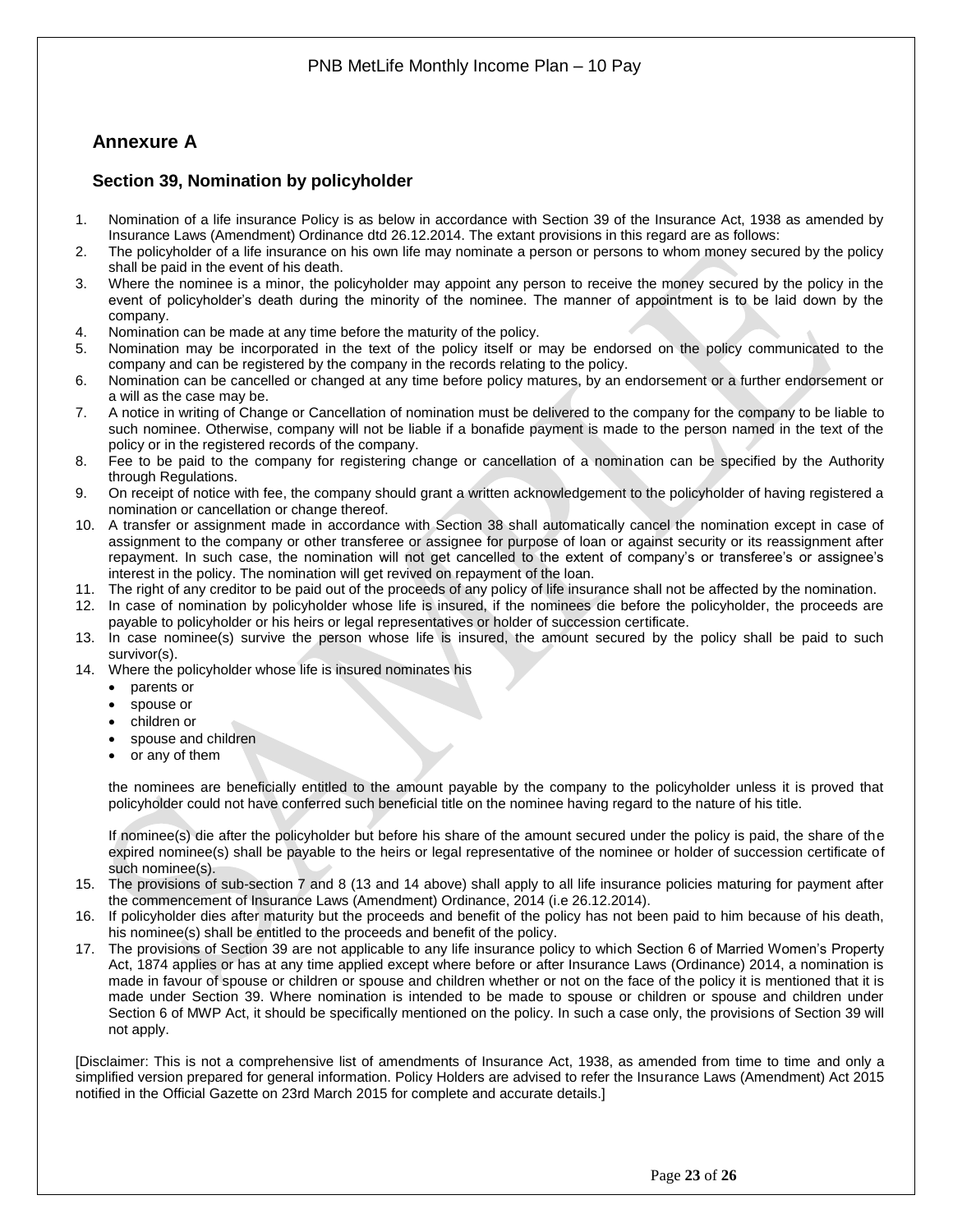### <span id="page-23-0"></span>**Section 38, Assignment and Transfer of Insurance Policies**

- 1. Assignment or transfer of a policy should be in accordance with Section 38 of the Insurance Act, 1938 as amended by Insurance Laws (Amendment) Ordinance dated 26.12.2014. The extant provisions in this regard are as follows:
- 2. This policy may be transferred/assigned, wholly or in part, with or without consideration.
- 3. An Assignment may be effected in a policy by an endorsement upon the policy itself or by a separate instrument under notice to the Company.
- 4. The instrument of assignment should indicate the fact of transfer or assignment and the reasons for the assignment or transfer, antecedents of the assignee and terms on which assignment is made.
- 5. The assignment must be signed by the transferor or assignor or duly authorized agent and attested by at least one witness.
- 6. The transfer of assignment shall not be operative as against an company until a notice in writing of the transfer or assignment and either the said endorsement or instrument itself or copy there of certified to be correct by both transferor and transferee or their duly authorised agents have been delivered to the company.
- 7. Fee to be paid for assignment or transfer can be specified by the Authority through Regulations.
- 8. On receipt of notice with fee, the company should Grant a written acknowledgement of receipt of notice. Such notice shall be conclusive evidence against the company of duly receiving the notice.
- 9. If the company maintains one or more places of business, such notices shall be delivered only at the place where the policy is being serviced.
- 10. The company may accept or decline to act upon any transfer or assignment or endorsement, if it has sufficient reasons to believe that it is
	- not bonafide or
	- not in the interest of the policyholder or
	- not in public interest or
	- is for the purpose of trading of the insurance policy.
- 11. Before refusing to act upon endorsement, the Company should record the reasons in writing and communicate the same in writing to Policyholder within 30 days from the date of policyholder giving a notice of transfer or assignment
- 12. In case of refusal to act upon the endorsement by the Company, any person aggrieved by the refusal may prefer a claim to IRDAI within 30 days of receipt of the refusal letter from the Company.
- 13. The priority of claims of persons interested in an insurance policy would depend on the date on which the notices of assignment or transfer is delivered to the company; where there are more than one instruments of transfer or assignment, the priority will depend on dates of delivery of such notices. Any dispute in this regard as to priority should be referred to Authority.
- 14. Every assignment or transfer shall be deemed to be absolute assignment or transfer and the assignee or transferee shall be deemed to be absolute assignee or transferee, except
	- (a) where assignment or transfer is subject to terms and conditions of transfer or assignment OR
	- (b) where the transfer or assignment is made upon condition that
		- (i) the proceeds under the policy shall become payable to policyholder or nominee(s) in the event of assignee or transferee dying before the insured OR
		- (ii) the insured surviving the term of the policy

Such conditional assignee will not be entitled to obtain a loan on policy or surrender the policy. This provision will prevail notwithstanding any law or custom having force of law which is contrary to the above position.

15. In other cases, the company shall, subject to terms and conditions of assignment, recognize the transferee or assignee named in the notice as the absolute transferee or assignee and such person

- shall be subject to all liabilities and equities to which the transferor or assignor was subject to at the date of transfer or assignment and
- may institute any proceedings in relation to the policy
- obtain loan under the policy or surrender the policy without obtaining the consent of the transferor or assignor or making him a party to the proceedings

Any rights and remedies of an assignee or transferee of a life insurance policy under an assignment or transfer effected before commencement of the Insurance Laws (Amendment) Ordinance, 2014 shall not be affected by this section.

[Disclaimer: This is not a comprehensive list of amendments of Insurance Act, 1938, as amended from time to time and only a simplified version prepared for general information. Policy Holders are advised to refer the Insurance Laws (Amendment) Act 2015 notified in the Official Gazette on 23rd March 2015 for complete and accurate details.]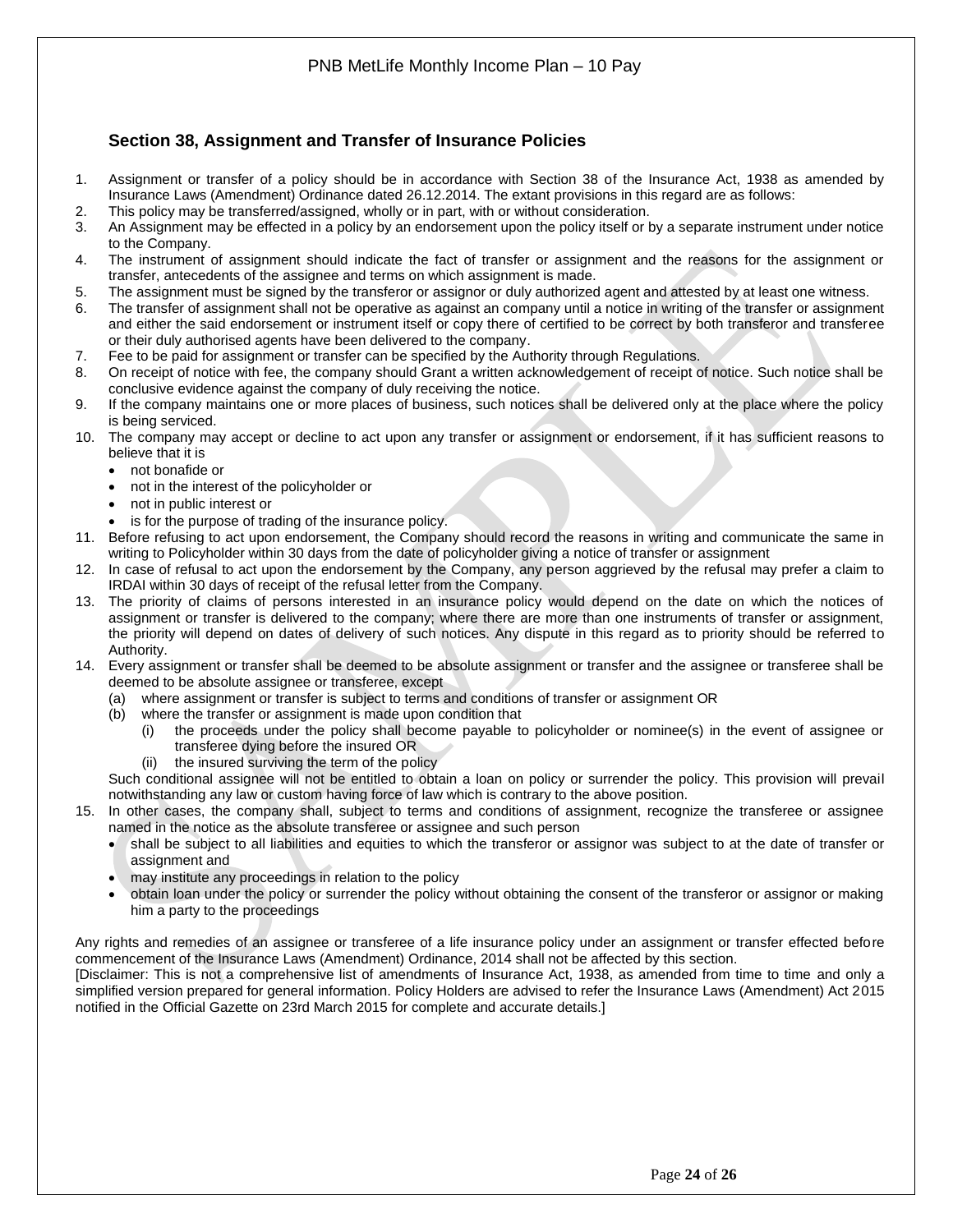<span id="page-24-0"></span>

- 7. In case repudiation is on ground of mis-statement and not on fraud, the premium collected on policy till the date of repudiation shall be paid to the insured or legal representative or nominee or assignees of insured, within a period of 90 days from the date of repudiation. However, the payment will be as per IRDAI direction/Regulation/Circular from time to time.
- 8. Fact shall not be considered material unless it has a direct bearing on the risk undertaken by the company. The onus is on company to show that if the company had been aware of the said fact, no life insurance policy would have been issued to the insured.
- 9. The company can call for proof of age at any time if he is entitled to do so and no policy shall be deemed to be called in question merely because the terms of the policy are adjusted on subsequent proof of age of life insured. So, this Section will not be applicable for questioning age or adjustment based on proof of age submitted subsequently.

[Disclaimer: This is not a comprehensive list of amendments of Insurance Act, 1938, as amended from time to time and only a simplified version prepared for general information. Policy Holders are advised to refer the Insurance Laws (Amendment) Act 2015 notified in the Official Gazette on 23rd March 2015 for complete and accurate details.